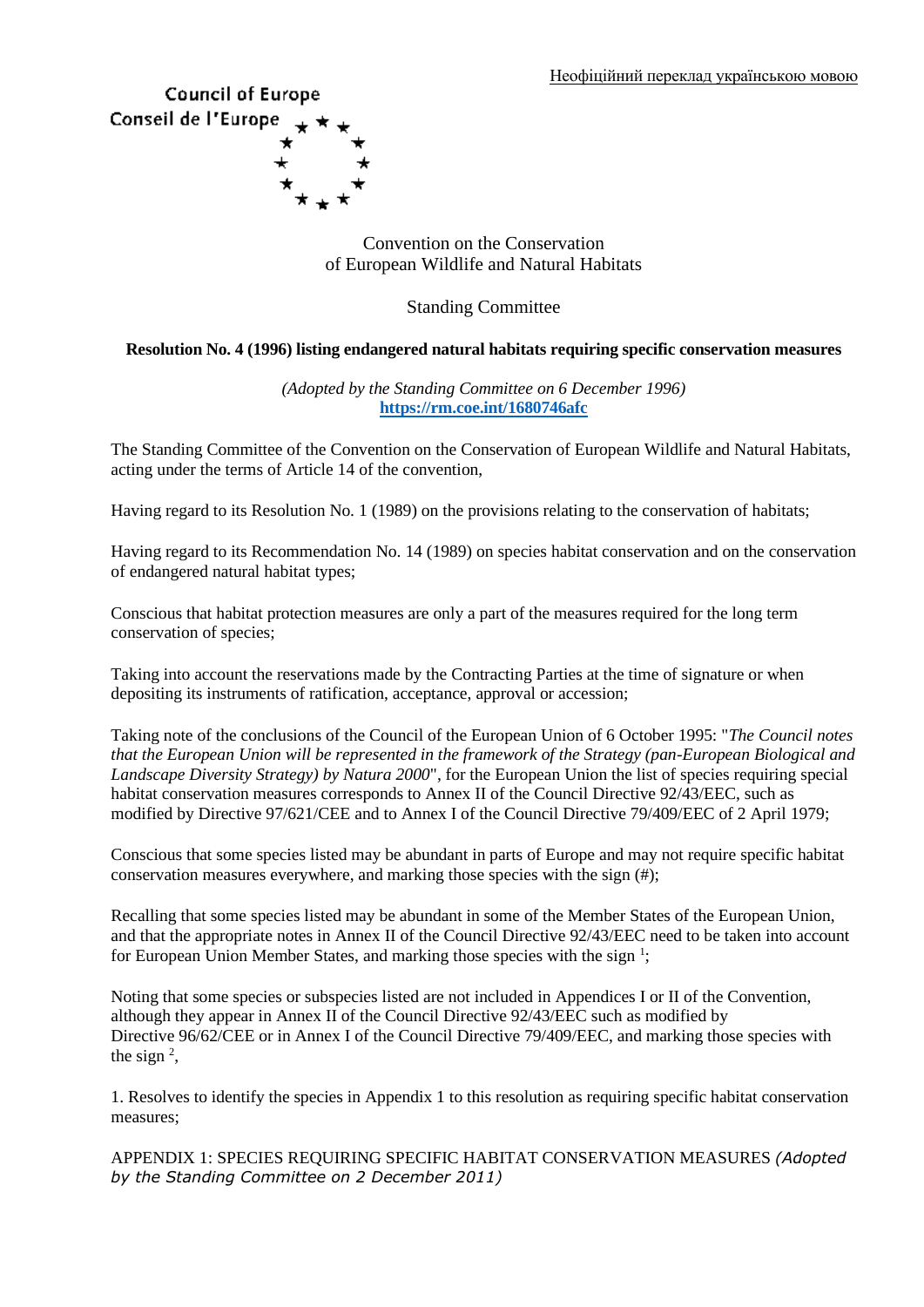#### **Резолюція № 6 (1998 ) Постійного комітету Бернської конвенції «Про перелік видів, щодо потребують спеціальних заходів на їх збереження»** (схвалена Постійним комітетом Бернської конвенції 4 грудня 1998 р.)

Постійний комітет Конвенції про охорону дикої флори і фауни та природних середовищ існування в Європі, що діє згідно положень статті 14 Конвенції,

Беручи до уваги Резолюцію №1 (1989) стосовно збереження середовищ існування;

Беручи до уваги Рекомендацію №14 (1989) про збереження середовищ існування видів і про збереження зникаючих природних середовищ;

Визнаючи, що заходи щодо охорони природних середовищ є лише часткою заходів для довготермінового збереження видів;

Беручи до уваги застереження Договірних сторін, зроблені під час підписання або ратифікації, прийняття та набуття чинності цих юридичних документів;

Беручи до відома висновок Ради Європейського Союзу від 6 жовтня 1995 року: "Рада звертає увагу на те, що Європейський Союз буде представлений у структурі Стратегії (Всеєвропейська стратегія збереження біологічного та ландшафтного різноманіття) мережею "Natura 2000" і для Європейського Союз чинний перелік видів, що потребують спеціальних заходів на збереження їхніх середовищ існування, відповідно до Додатку ІІ Директиви Ради 92/43/ЕЕС і зміненого Директивою 97/621/СЕЕ, та Додатку І Директиви Ради 79/409/ЕЕС від 2 квітня 1979 р.;

Визнаючи, що окремі види, включені у перелік, можуть бути чисельними в деяких частинах Європи і не потребувати особливих охоронних заходів; такі види внесені до переліку з позначкою ( # );

Наголошуючи на тому факті, що окремі види, включені до переліку, можуть бути чисельними в деяких країнах Європейського союзу та щодо них зроблені відповідні примітки у Додатку ІІ Директиви Ради 92/43/ЕЕС і вони повинні бути взяті до уваги іншими членами-державами Європейського союзу; такі види відмічені у переліку знаком <sup>1</sup> ;

Відмічаючи, що певні види і підвиди з даного переліку не включені у Додаток І або ІІ Конвенції, хоча можуть зустрічатися у Додатку ІІ Директиви Ради 92/43/ЕЕС або у його модифікації відповідно до Директиви 96/62/СЕЕ, або у Додатку І Директиви Ради 79/409/ЕЕС Ради; такі види і підвиди відмічені у переліку знаком<sup>2</sup>;

1. Приймає рішення щодо включення видів до Додатку І цієї резолюції в якості таких, що потребують спеціальних заходів на збереження їх ареалів.

## **REVISED APPENDIX 1: SPECIES REQUIRING SPECIFIC HABITAT CONSERVATION MEASURES**

Поновлений додаток І щодо видів, які потребують спеціальних заходів для збереження їх оселищ (схвалено Постійним комітетом Бернської конвенції 2 грудня 2011 року)

**PLANTS / PLANTES PTERIDOPHYTA** ASPLENIACEAE Asplenium adulterinum Milde Asplenium jahandiezii (Litard.) Rouy **BLECHNACEAE** Woodwardia radicans (L.) Sm. DICKSONIACEAE Culcita macrocarpa C. Presl DRYOPTERIDACEAE Diplazium sibiricum (Turcz. ex Kunze) Kurata Dryopteris corleyi Fraser-Jenk. Dryopteris fragans (L.) Schott HYMENOPHYLLACEAE Trichomanes speciosum Willd. ISOETACEAE Isoetes boryana Durieu Isoetes malinverniana Ces. & De Not. MARSILEACEAE Marsilea batardae Launert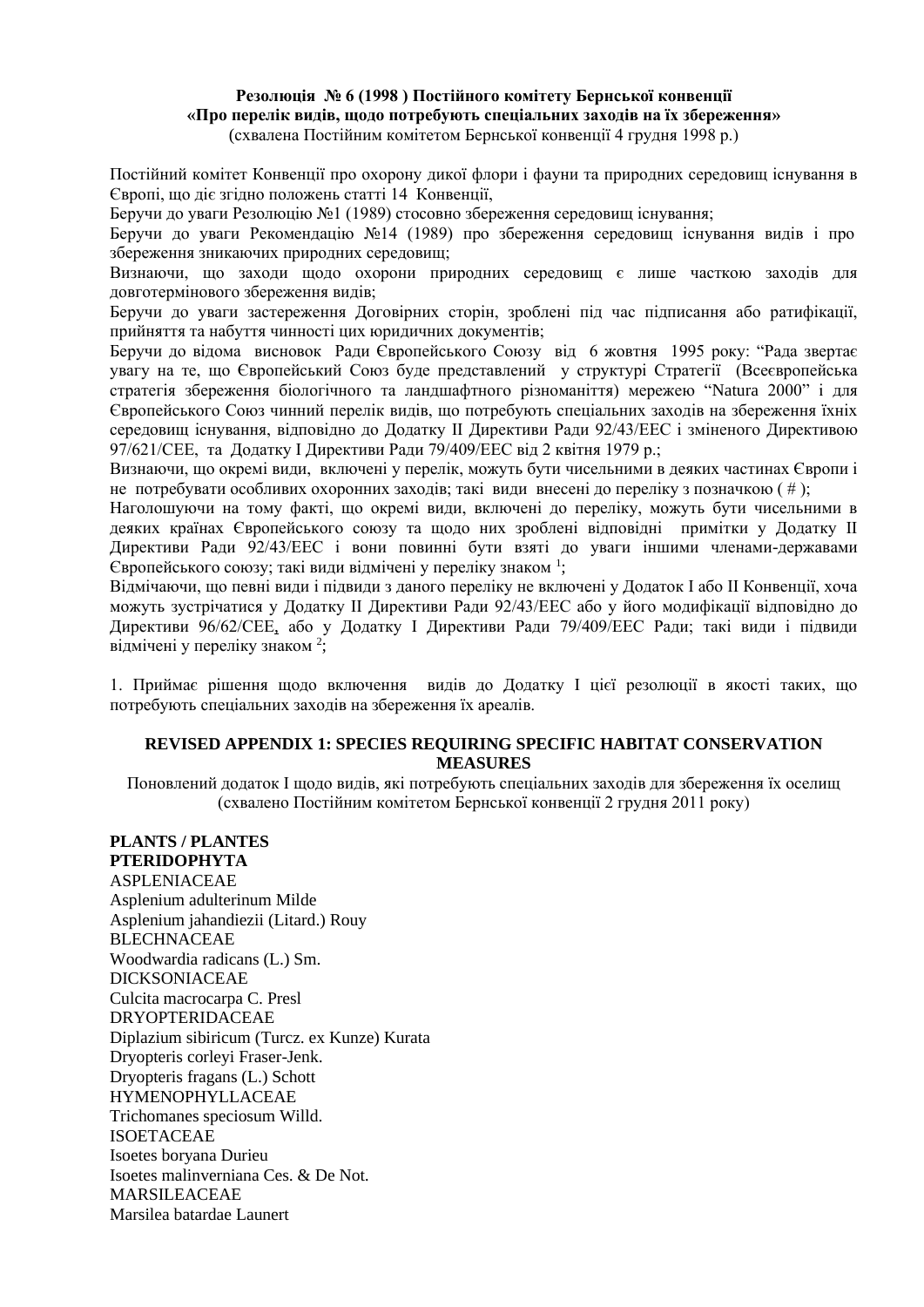Marsilea quadrifolia L. Marsilea strigosa Willd. OPHIOGLOSSACEAE Botrychium simplex Hitchc. Ophioglossum polyphyllum A. Braun **GYMNOSPERMAE** PINACEAE Abies nebrodensis (Lojac.) Mattei **ANGIOSPERMAE** ALISMATACEAE Alisma wahlenbergii (Holmberg) Juz. Caldesia parnassifolia (L.) Parl. Luronium natans (L.) Raf. AMARYLLIDACEAE Leucojum nicaeense Ard. Narcissus angustifolius Curt. Narcissus asturiensis (Jordan) Pugsley - 3 - T-PVS/PA (2011) 15 Narcissus calcicola Mendonça Narcissus cyclamineus DC. Narcissus fernandesii G. Pedro Narcissus humilis (Cav.) Traub Narcissus nevadensis Pugsley Narcissus pseudonarcissus L. subsp. nobilis (Haw.) A. Fernandes Narcissus scaberulus Henriq. Narcissus triandrus L. subsp. capax (Salisb.) D. A. Webb. Narcissus viridiflorus Schousboe Sternbergia candida B. ARISTOLOCHIACEAE Aristolochia samsunensis Davis ASCLEPIADACEAE Vincetoxicum pannonicum (Borhidi) Holub BORAGINACEAE Anchusa crispa Viv. Echium russicum J.F.Gemlin Lithodora nitida (H. Ern) R. Fernandes Myosotis lusitanica Schuster Myosotis rehsteineri Wartm. Myosotis retusifolia R. Afonso Onosma halophilum Boiss. & Heldr. Onosma polyphylla Lebed. Onosma proponticum Aznav. Onosma tornensis Javorka Omphalodes kuzinskyanae Willk. Omphalodes littoralis Lehm. Solenanthus albanicus (Degen & al.) Degen & Baldacci Symphytum cycladense Pawl. CAMPANULACEAE Adenophora lilifolia (L.) Ledeb Asyneuma giganteum (Boiss.) Bornm. Campanula bohemica Hruby Campanula damboldtiana Campanula gelida Kovanda Campanula lycica Campanula romanica Savul. Campanula sabatia De Not. Campanula serrata (Kit.) Hendrych Campanula zoysii Wulfen Jasione crispa (Pourret) Samp. subsp. serpentinica Pinto da Silva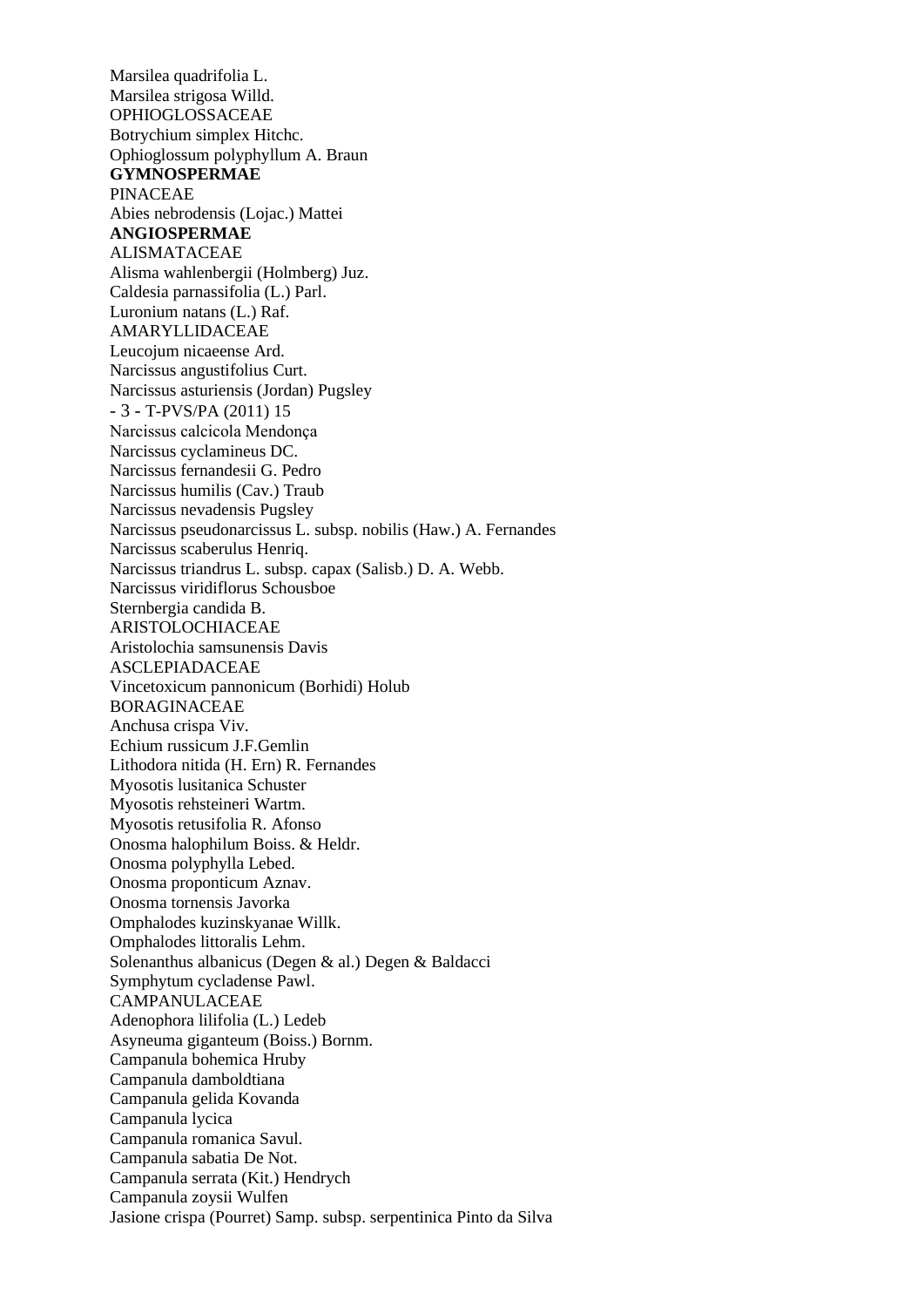Jasione lusitanica A. DC. CARYOPHYLLACEAE Arenaria ciliata L. ssp. pseudofrigida Ostenf. & O.C. Dahl Arenaria humifusa Wahlenberg Arenaria nevadensis Boiss. & Reuter Arenaria provincialis Chater & Halliday Cerastium alsinifolium Tausch Cerastium dinaricum G.Beck & Szysz. Dianthus arenarius L. subsp. arenarius Dianthus arenarius subsp. bohemicus (Novak) O.Schwarz Dianthus cintranus Boiss. & Reuter subsp. cintranus Boiss. & Reuter Dianthus diutinus Kit. T-PVS/PA (2011) 15 - 4 - Dianthus hypanicus Andrz. Dianthus lumnitzeri Wiesb. Dianthus marizii (Samp.) Samp. Dianthus moravicus Kovanda Dianthus nitidus Waldst. et Kit. Dianthus plumarius subsp. regis-stephani (Rapcs.) Baksay Dianthus rupicola Biv. Dianthus serotinus Waldst. et Kit. Dianthus urumoffii Stoj. et Acht. Gypsophila papillosa P. Porta Herniaria algarvica Chaudhri Herniaria latifolia Lapeyr. subsp. litardierei Gamis Herniaria lusitanica (Chaudhri) subsp. berlengiana Chaudhri Herniaria maritima Link Minuartia smejkalii Dvorakova Moehringia hypanica Grynj. et Klok. Moehringia jankae Griseb. ex Janka Moehringia lateriflora (L.) Fenzl. Moehringia tommasinii Marches. Moehringia villosa (Wulfen) Fenzl Petrocoptis grandiflora Rothm. Petrocoptis montsicciana O. Bolos & Rivas Mart. Petrocoptis pseudoviscosa Fernandez Casas Saponaria halophila Silene cretacea Fisch. ex Spreng. Silene furcata Rafin. ssp. angustiflora (Rupr.) Walters Silene hicesiae Brullo & Signorello Silene hifacensis Rouy ex Willk. Silene holzmanii Heldr. ex Boiss. Silene longicilia (Brot.) Otth. Silene mariana Pau Silene orphanidis Boiss. Silene rothmaleri Pinto da Silva Silene salsuginae Hub.-Mor. Silene sangaria Coode & Cullen Silene velutina Pourret ex Loisel. CHENOPODIACEAE Bassia (Kochia) saxicola (Guss.) A. J. Scott Beta trojana Pamuk. apud Aellen Cremnophyton lanfrancoi Brullo et Pavone Microcnemum coralloides subsp. anatolicum Suaeda cucullata Aellen Salicornia veneta Pignatti & Lausi CISTACEAE Cistus palhinhae Ingram Halimium verticillatum (Brot.) Sennen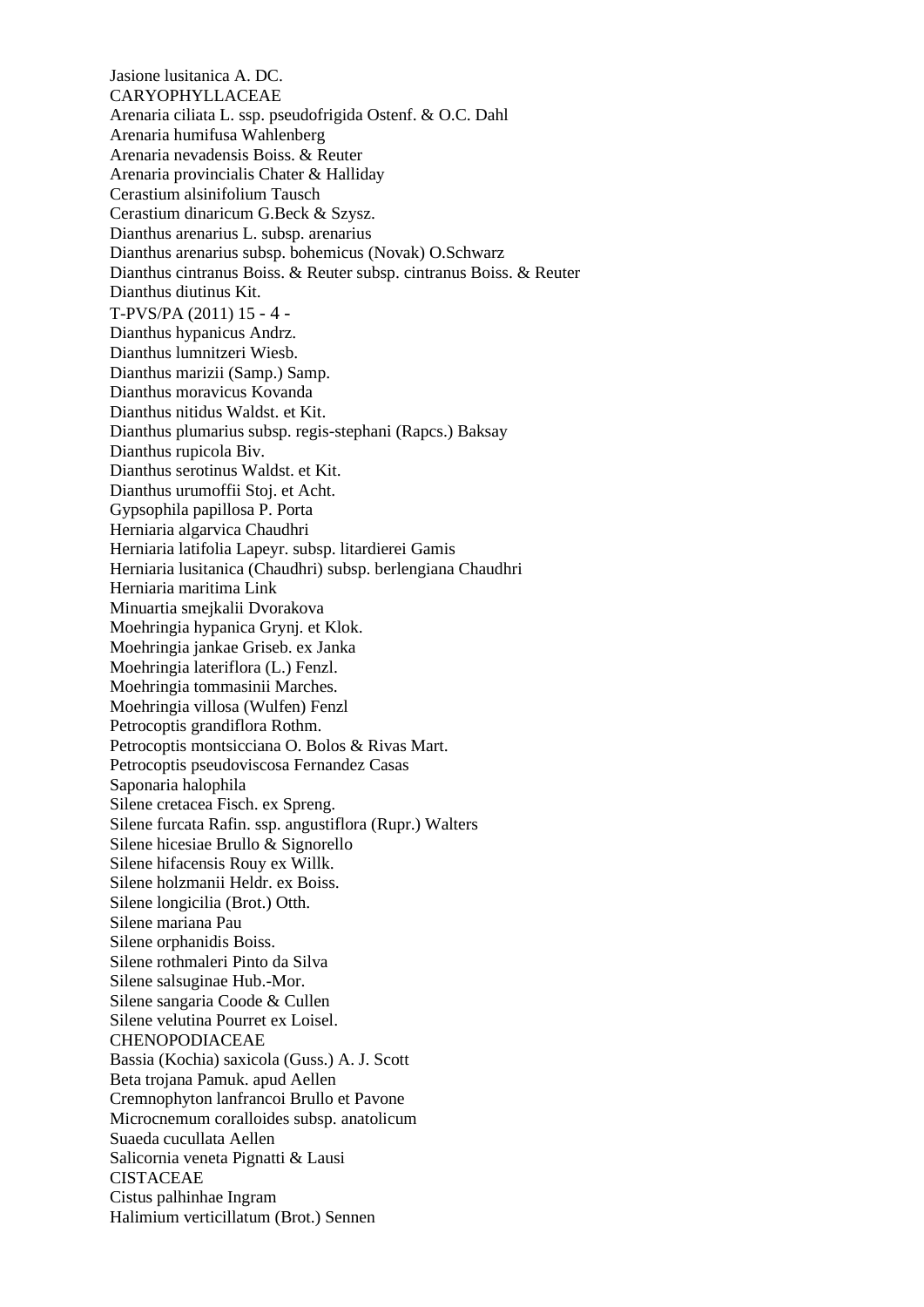Helianthemum arcticum (Grosser) Janch. Helianthemum alypoides Losa & Rivas Goday Helianthemum caput-felis Boiss. Tuberaria major (Willk.) Pinto da Silva & Rozeira COMPOSITAE Achillea glaberrima Klok. Achillea thracica Velen. Anacyclus latealatus Hub.-Mor. Andryala levitomentosa (E. I. Nayardy) P. D. Sell - 5 - T-PVS/PA (2011) 15 Anthemis glaberrima (Rech. f.) Greuter Anthemis halophila Boiss. & Bal. Artemisia campestris L. subsp. bottnica A.N. Lundström ex Kindb. Artemisia granatensis Boiss. Artemisia laciniata Willd. Artemisia oelandica (Besser) Komaror Artemisia pancicii (Janka) Ronn. Aster pyrenaeus Desf. ex DC Aster sorrentinii (Tod) Lojac. Carduus myriacanthus Salzm. ex DC. Carlina onopordifolia Besser Centaurea akamantis Th Georgiades & G Chatzikyriakou Centaurea alba L. subsp. heldreichii (Halacsy) Dostal Centaurea alba L. subsp. princeps (Boiss. & Heldr.) Gugler Centaurea attica Nyman subsp. megarensis (Halacsy & Hayek) Dostal Centaurea balearica J. D. Rodriguez Centaurea borjae Valdes-Berm. & Rivas Goday Centaurea citricolor Font Quer Centaurea corymbosa Pourret Centaurea dubjanskyi Iljin. Centaurea gadorensis G. Blanca Centaurea hermannii F. Hermann Centaurea horrida Badaro Centaurea immanuelis-loewii Degen Centaurea jankae Brandza Centaurea kalambakensis Freyn & Sint. Centaurea kartschiana Scop. Centaurea lactiflora Halacsy Centaurea micrantha Hoffmanns. & Link subsp. herminii (Rouy) Dostál Centaurea niederi Heldr. Centaurea peucedanifolia Boiss. & Orph. Centaurea pinnata Pau Centaurea pineticola Iljin. Centaurea pontica Prodan & E. I. Nayardy Centaurea pseudoleucolepis Kleop Centaurea pulvinata (G. Blanca) G. Blanca Centaurea rothmalerana (Arènes) Dostál Centaurea tchihatcheffii Fich. & Mey Centaurea vicentina Mariz Cirsium brachycephalum Juratzka Crepis crocifolia Boiss. & Heldr. Crepis granatensis (Willk.) B. Blanca & M. Cueto Crepis pusilla (Sommier) Merxmüller Crepis tectorum L. subsp. nigrescens Dendranthema zawadskyi (Herb.) Tzvel. Erigeron frigidus Boiss. ex DC. Helichrysum melitense (Pignatti) Brullo et al Hymenostemma pseudanthemis (Kunze) Willd. Hyoseris frutescens Brullo et Pavone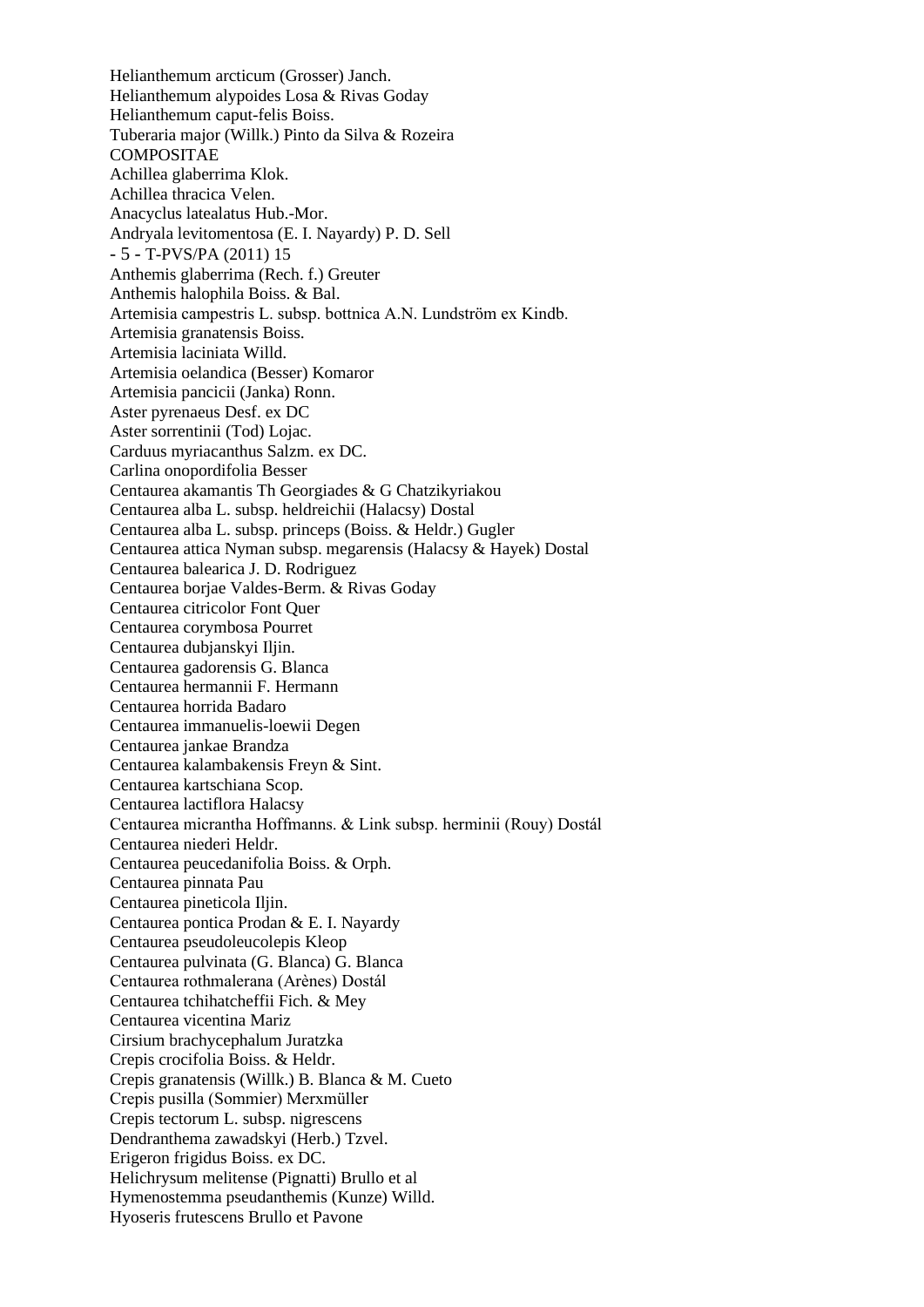Jurinea cyanoides (L.) Reichenb. Jurinea fontqueri Cuatrec. Lagoseris purpurea (Willd.) Boiss. Lamyropsis microcephala (Moris) Dittrich & Greuter Leontodon microcephalus (Boiss. ex DC.) Boiss. Leontodon boryi Boiss. Leontodon siculus (Guss.) Finch & Sell Leuzea longifolia Hoffmanns. & Link Ligularia sibirica (L.) Cass. T-PVS/PA (2011) 15 - 6 - Palaeocyanus crassifolius (Bertoloni) Dostal Santolina impressa Hoffmanns. & Link Santolina semidentata Hoffmanns. & Link Saussurea alpina subsp. esthonica (Baer ex Rupr) Kupffer Senecio elodes Boiss. ex DC. Senecio jacobea L. subsp. gotlandicus (Neuman) Sterner Senecio nevadensis Boiss. & Reuter Serratula lycopifolia (Vill.) A.Kern Serratula tanaitica P. Smirn. Sonchus erzincanicus Matthews Tephroseris longifolia (Jacq.) Griseb et Schenk subsp. moravica **CONVOLVULACEAE** Convolvulus argyrothamnus Greuter Convolvulus fernandesii Pinto da Silva & Teles Convolvulus pulvinatus Sa'ad CRUCIFERAE Alyssum pyrenaicum Lapeyr. Arabis kennedyae Meikle Arabis sadina (Samp.) P. Cout. Arabis scopoliana Boiss Armoracia macrocarpa (Waldst. & Kit.) Kit. ex Baumg Biscutella neustriaca Bonnet Biscutella vincentina (Samp.) Rothm. Boleum asperum (Pers.) Desvaux Brassica glabrescens Poldini Brassica hilarionis Post Brassica insularis Moris Brassica macrocarpa Guss. Brassica sylvestris (l.) Mill. subsp. taurica Tzvel. Braya linearis Rouy Cochlearia polonica Frohlich Cochlearia tatrae Borbas Coincya rupestris Rouy Coronopus navasii Pau Crambe koktebelica (Junge) N. Busch. Crambe litwinonowii K. Gross. Crambe tataria Sebeok Diplotaxis ibicensis (Pau) Gomez-Campo Diplotaxis siettiana Maire Diplotaxis vicentina (P. Cout.) Rothm. Draba cacuminum Elis Ekman Draba cinerea Adams Draba dorneri Heuffel. Erucastrum palustre (Pirona) Vis. Erysimum pieninicum (Zapal.) Pawl. Iberis arbuscula Runemark Iberis procumbens Lange subsp. microcarpa Franco & Pinto da Silva Jonopsidium acaule (Desf.) Reichenb. Jonopsidium savianum (Caruel) Ball ex Arcang.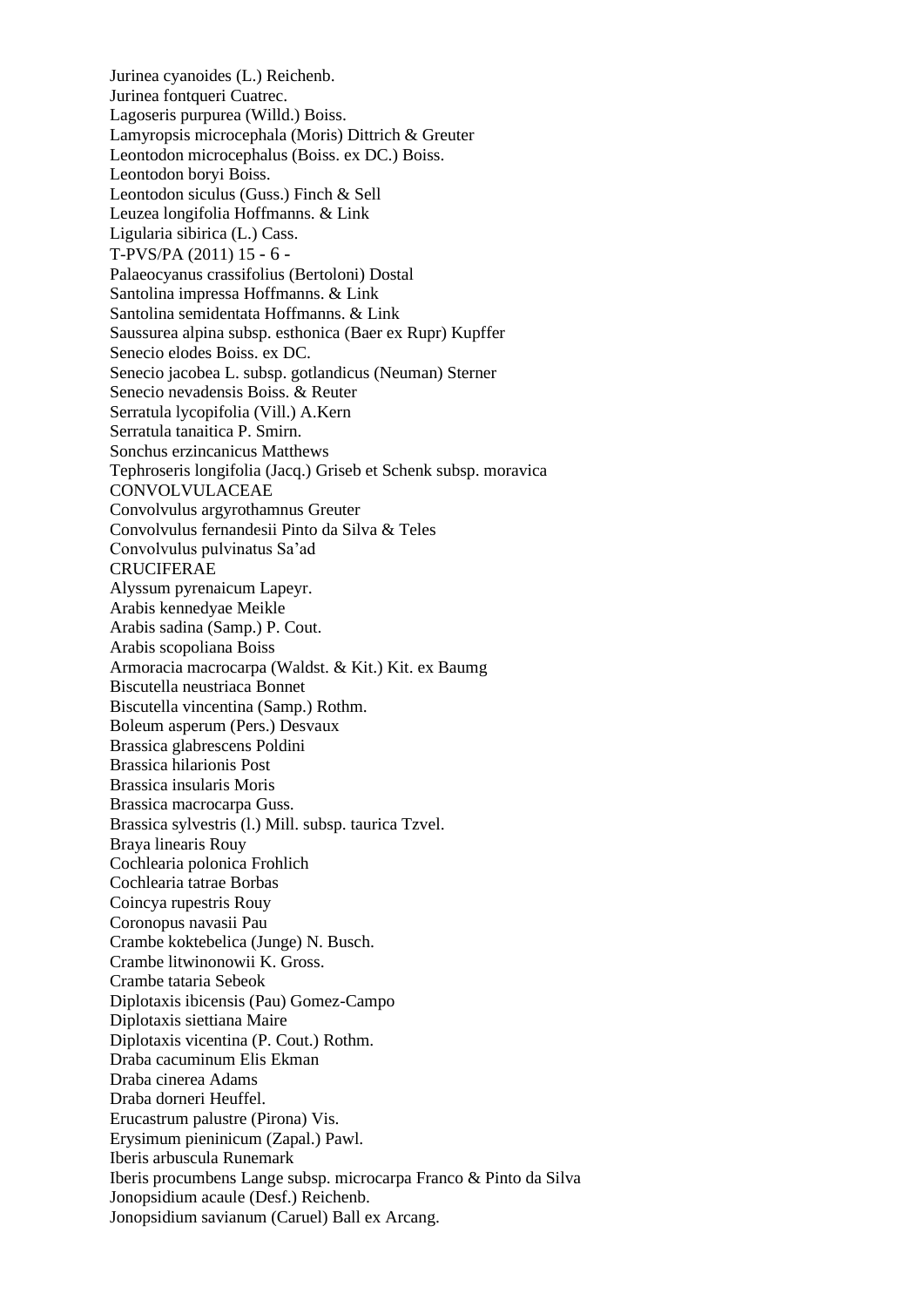Lepidium turczaninowii Lipsky. Rhynchosinapis erucastrum (L.) Dandy ex Clapham subsp. cintrana (Coutinho) Franco & P. Silva (Coincya cintrana (P. Cout.) Pinto da Silva) Schivereckia podolica (Besser) Andrz. Sisymbrium cavanillesianum Valdes & Castroviejo Sisymbrium supinum L. - 7 - T-PVS/PA (2011) 15 Thlaspi cariense Thlaspi jankae A.Kern. CYPERACEAE Carex holostoma Drejer Carex panormitana Guss. Eleocharis carniolica Koch DIOSCOREACEAE Borderea chouardii (Gaussen) Heslot DIPSACACEAE Dipsacus cephalarioides DROSERACEAE Aldrovanda vesiculosa L. ELATINACEAE Elatine gussonei (Sommier) Brullo *et al.* ERICACEAE Rhododendron luteum Sweet Vaccinium arctostaphylos L. EUPHORBIACEAE Euphorbia margalidiana Kuhbier & Lewejohann Euphorbia transtagana Boiss. GENTIANACEAE Centaurium rigualii Esteve Centaurium somedanum Lainz Gentianella bohemica Skalicky Gentiana ligustica R. de Vilm. & Chopinet Gentianella anglica (Pugsley) E. F. Warburg GERANIACEAE Erodium astragaloides Boiss. & Reuter Erodium paularense Fernandez-Gonzalez & Izco Erodium rupicola Boiss. GLOBULARIACEAE Globularia stygia Orph. ex Boiss. GRAMINEAE Arctagrostis latifolia (R. Br.) Griseb. Arctophila fulva (Trin.) N. J. Anderson Avenula hackelii (Henriq.) Holub Bromus grossus Desf. ex DC. Bromus psammophilus Calamagrostis chalybaea (Laest.) Fries Cinna latifolia (Trev.) Griseb. Coleanthus subtilis (Tratt.) Seidl Eremopoa mardinensis Festuca brigantina (Markgr.-Dannenb.) Markgr.-Dannenb. Festuca duriotagana Franco & R. Afonso Festuca elegans Boiss. Festuca henriquesii Hack. Festuca summilusitana Franco & R. Afonso T-PVS/PA (2011) 15 - 8 - Gaudinia hispanica Stace & Tutin Holcus setiglumis Boiss. & Reuter subsp. duriensis Pinto da Silva Micropyropsis tuberosa Romero - Zarco & Cabezudo Poa granitica Br.- Bl.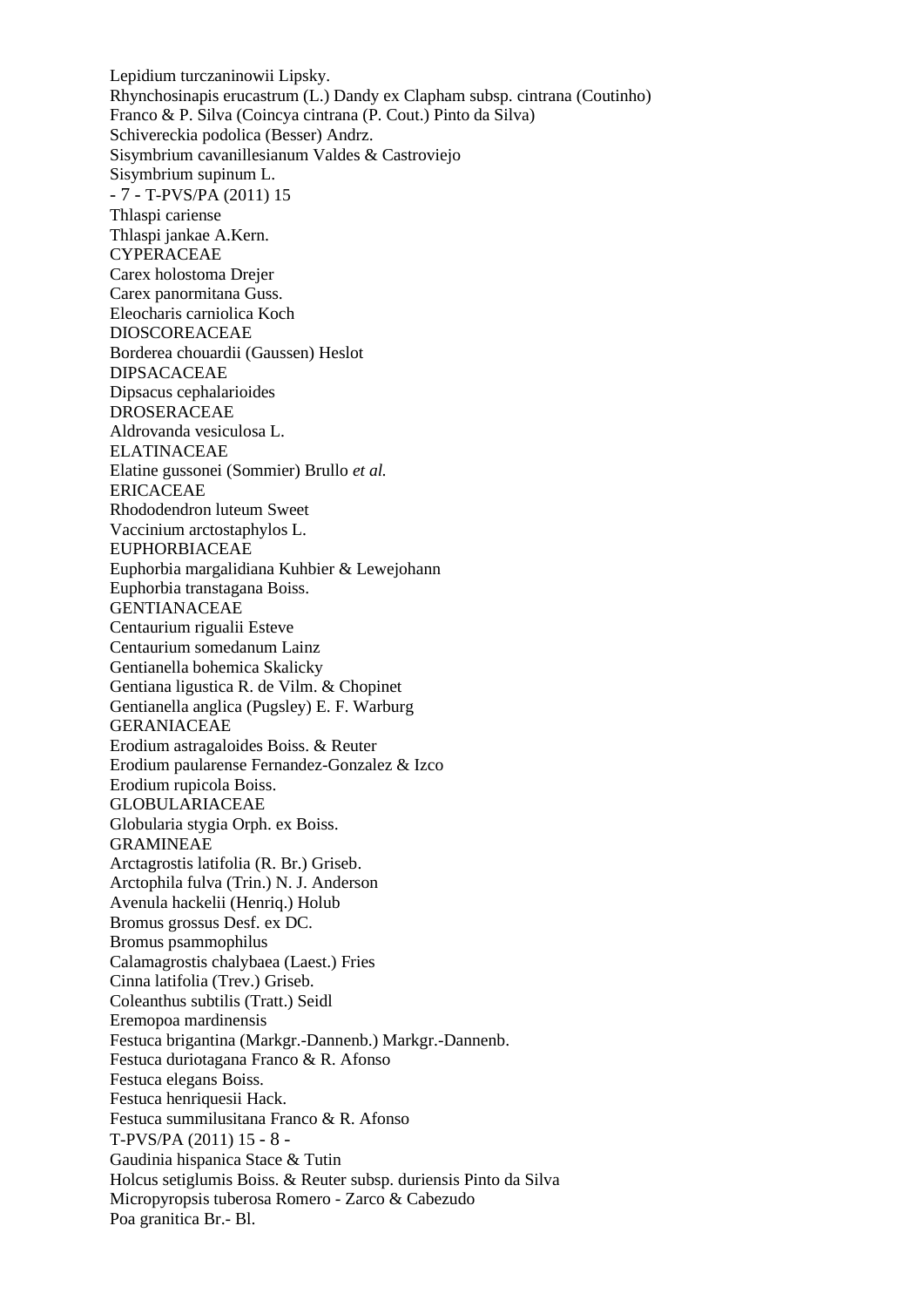Poa riphaea (Ascherson et Graebner) Fritsch Pseudarrhenatherum pallens (Link) J. Holub Puccinellia phryganodes (Trin.) Scribner + Merr. Puccinellia pungens (Pau) Paunero Stipa austroitalica Martinovsky Stipa bavarica Martinovsky & H. Scholz Stipa danubialis Dihoru & Roman Stipa styriaca Martinovsky Stipa syreistschikowii P. Smirn. Stipa veneta Moraldo Stipa zalesskii Wilensky Trisetum subalpestre (Hartman) Neuman GROSSULARIACEAE Ribes sardoum Martelli HIPPURIDACEAE Hippuris tetraphylla L. Fil. HYPERICACEAE Hypericum aciferum (Greuter) N.K.B. Robson Hypericum salsugineum IRIDACEAE Crocus abantensis Crocus cyprius Boiss. et Kotschy Crocus hartmannianus Holmboe Gladiolus palustris Gaud. Iris aphylla L. subsp. hungarica Hegi Iris humilis Georgi subsp. arenaria (Waldst. et Kit.) A.et D.Löve JUNCACEAE Juncus valvatus Link Luzula arctica Blytt # LABIATAE Dracocephalum austriacum L. Micromeria taygetea P. H. Davis Nepeta dirphya (Boiss.) Heldr. ex Halacsy Nepeta sphaciotica P. H. Davis Origanum dictamnus L. Phlomis brevibracteata Turril Phlomis cypria Post Salvia veneris Hedge Sideritis cypria Post Sideritis incana subsp. glauca (Cav.) Malagarriga Sideritis javalambrensis Pau Sideritis serrata Cav. ex Lag. Teucrium lepicephalum Pau Teucrium turredanum Losa & Rivas Goday Thymus camphoratus Hoffmanns. & Link Thymus carnosus Boiss. Thymus lotocephalus G. López & R. Morales (Thymus cephalotos L.) - 9 - T-PVS/PA (2011) 15 LEGUMINOSAE Anthyllis hystrix Cardona, Contandr. & E. Sierra Astragalus aitosensis Ivanisch. Astragalus algarbiensis Coss. ex Bunge Astragalus aquilanus Anzalone Astragalus centralpinus Braun-Blanquet Astragalus kungurensis Boriss. Astragalus macrocarpus DC. subsp. lefkarensis Astragalus maritimus Moris Astragalus peterfii Jav. Astragalus physocalyx Fischer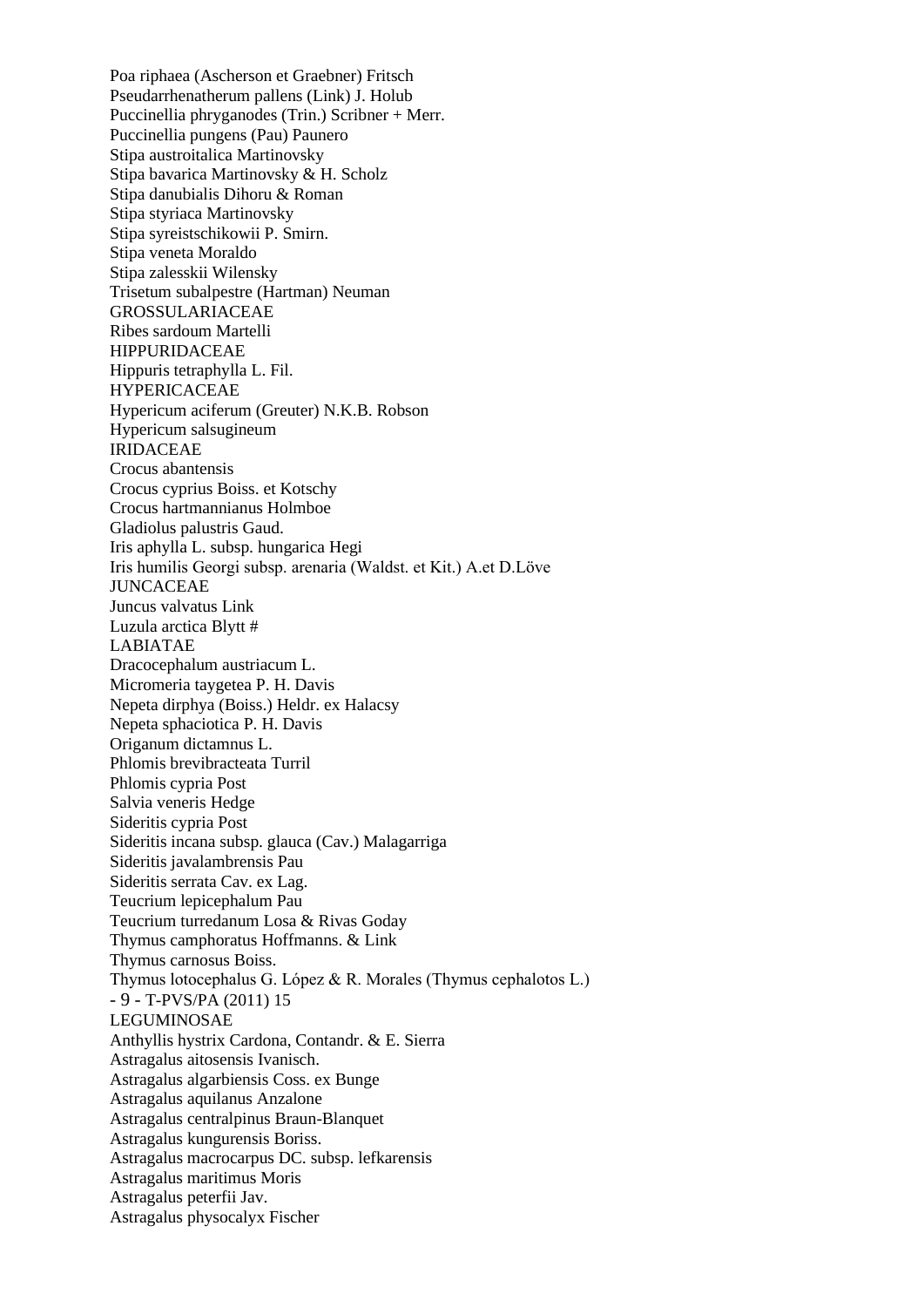Astragalus tremolsianus Pau Astragalus setosulus Gontsch. Astragalus tanaiticus C. Koch. Astragalus verrucosus Moris Cytisus aeolicus Guss. ex Lindl. Genista dorycnifolia Font Quer Genista holopetala (Fleischm. ex Koch) Baldacci Genista tetragona Bess. Glycyrrhiza iconica Hedysarum razoumovianum Fisch. et Helm. Melilotus segetalis (Brot.) Ser. subsp. fallax Franco Ononis hackelii Lange Sphaerophysa kotschyana Thermopsis turcica Trifolium banaticum (Heuffel) Majovsky Trifolium pachycalyx Trifolium saxatile All. Trigonella arenicola Trigonella halophila Trigonella polycarpa Vicia bifoliolata J.D. Rodriguez LENTIBULARIACEAE Pinguicula crystallina Sm. Pinguicula nevadensis (Lindb.) Casper LILIACEAE Allium grosii Font Quer Allium regelianum A. Beck. Allium vuralii Androcymbium rechingeri Greuter Asparagus lycaonicus Asphodelus bento-rainhae P. Silva Chionodoxa lochiae Meikle in Kew Bull. Chionodoxa luciliae Colchicum arenarium Waldst. et Kit. Colchicum davidovii Stef. Colchicum fominii Bordz. Colchicum micranthum Fritillaria montana Hoppe. Hyacinthoides vicentina (Hoffmans. & Link) Rothm. Lilium jankae A. Kerner Lilium rhodopaeum Delip. Muscari gussonei (Parl.) Tod. Scilla litardierei Breist. Scilla morrisii Meikle T-PVS/PA (2011) 15 - 10 - Tulipa cypria Stapf Tulipa hungarica Borbas LINACEAE Linum dolomiticum Borbas Linum muelleri Moris (Linum maritimum muelleri) LYTHRACEAE Lythrum flexuosum Lag. MALVACEAE Kosteletzkya pentacarpos (L.) Ledeb. NAJADACEAE Najas flexilis (Willd.) Rostk. & W.L. Schmidt Najas tenuissima (A. Braun) Magnus OLEACEAE Syringa josikaea Jacq. fil.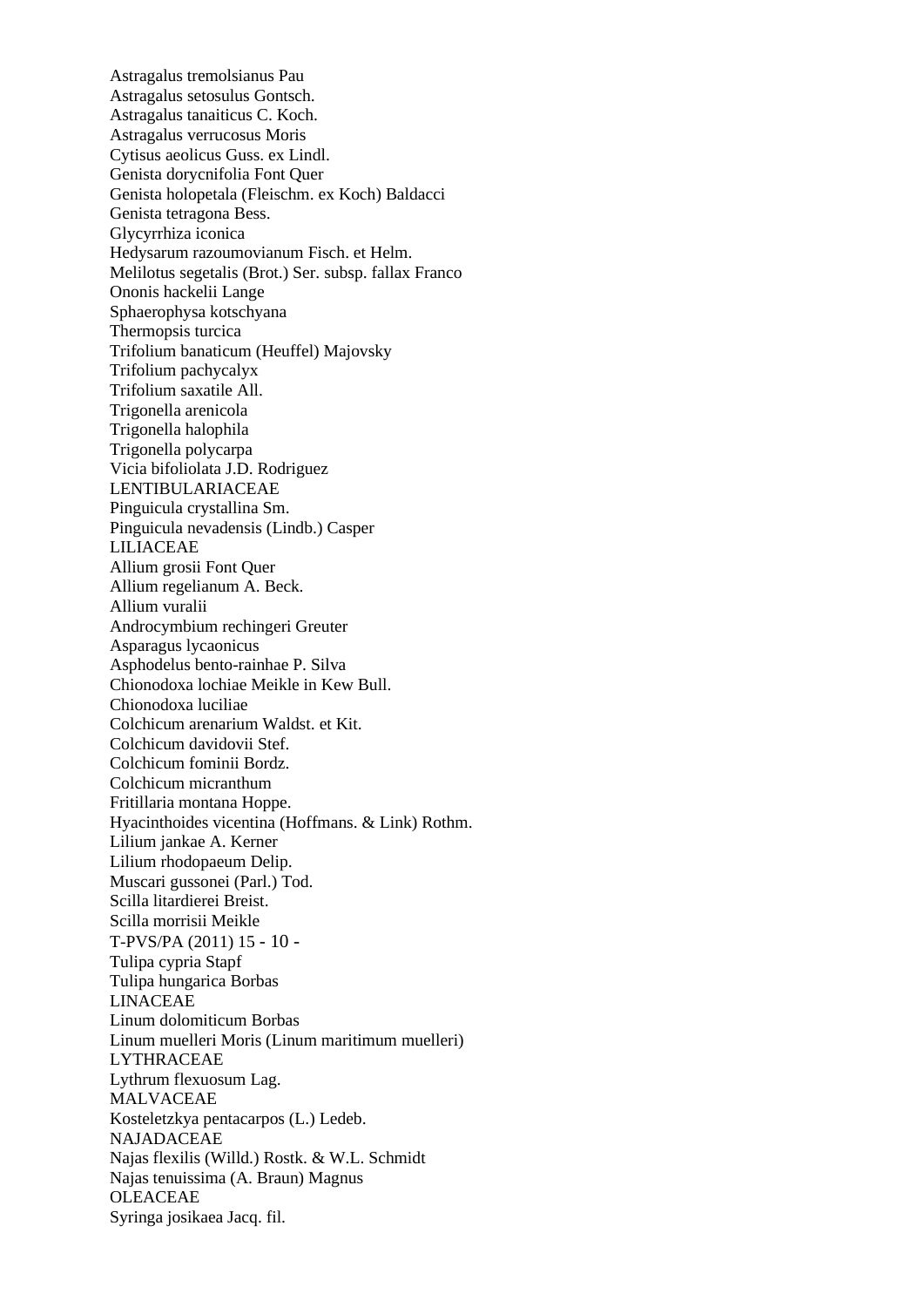#### **ORCHIDACEAE**

Anacamptis urvilleana Sommier et Caruana Gatto Calypso bulbosa L. Cephalanthera cucullata Boiss. & Heldr. Cypripedium calceolus L. Dactylorhiza chuhensis Dactylorhiza kalopissii E.Nelson Gymnigritella runei Teppner & Klein Himantoglossum adriaticum Baumann Himantoglossum caprinum (Bieb.) V.Koch Liparis loeselii (L.) Rich. Ophrys isaura Ophrys kotschyi H.Fleischm. et Soo Ophrys lunulata Parl. Ophrys lycia Ophrys melitensis (Salkowski) J et P Devillers-Terschuren Platanthera obtusata (Pursh) subsp. oligantha (Turez.) Hulten Steveniella satyrioides (Stev.) Schlechter. OROBANCHACEAE Orobanche densiflora Salzm. ex Reut. PAEONIACEAE Paeonia cambessedesii (Willk.) Willk. Paeonia clusii F.C. Stern subsp. rhodia (Stearn) Tzanoudakis Paeonia parnassica Tzanoudakis Paeonia officinalis L. subsp. banatica (Rachel) Soo Paeonia tenuifolia L. PALMAE Phoenix theophrasti Greuter PAPAVERACEAE Corydalis gotlandica Lidén Papaver laestadianum (Nordh.) Nordh. Papaver radicatum Rottb. subsp. hyperboreum Nordh. PLANTAGINACEAE - 11 - T-PVS/PA (2011) 15 Plantago algarbiensis Sampaio (Plantago bracteosa (Willk.) G. Sampaio) Plantago almogravensis Franco PLUMBAGINACEAE Armeria berlengensis Daveau Armeria helodes Martini & Pold Armeria neglecta Girard Armeria pseudarmeria (Murray) Mansfeld Armeria rouyana Daveau Armeria soleirolii (Duby) Godron Armeria velutina Welw. ex Boiss. & Reuter Limonium anatolicum Limonium dodartii (Girard) O. Kuntze subsp. lusitanicum (Daveau) Franco Limonium insulare (Beg. & Landi) Arrig. & Diana Limonium lanceolatum (Hoffmans. & Link) Franco Limonium multiflorum Erben Limonium pseudolaetum Arrig. & Diana Limonium strictissimum (Salzmann) Arrig. Limonium tamaricoides POLYGONACEAE Persicaria foliosa (H. Lindb.) Kitag. Polygonum praelongum Coode & Cullen Rheum rhaponticum L Rumex rupestris Le Gall PRIMULACEAE Androsace mathildae Levier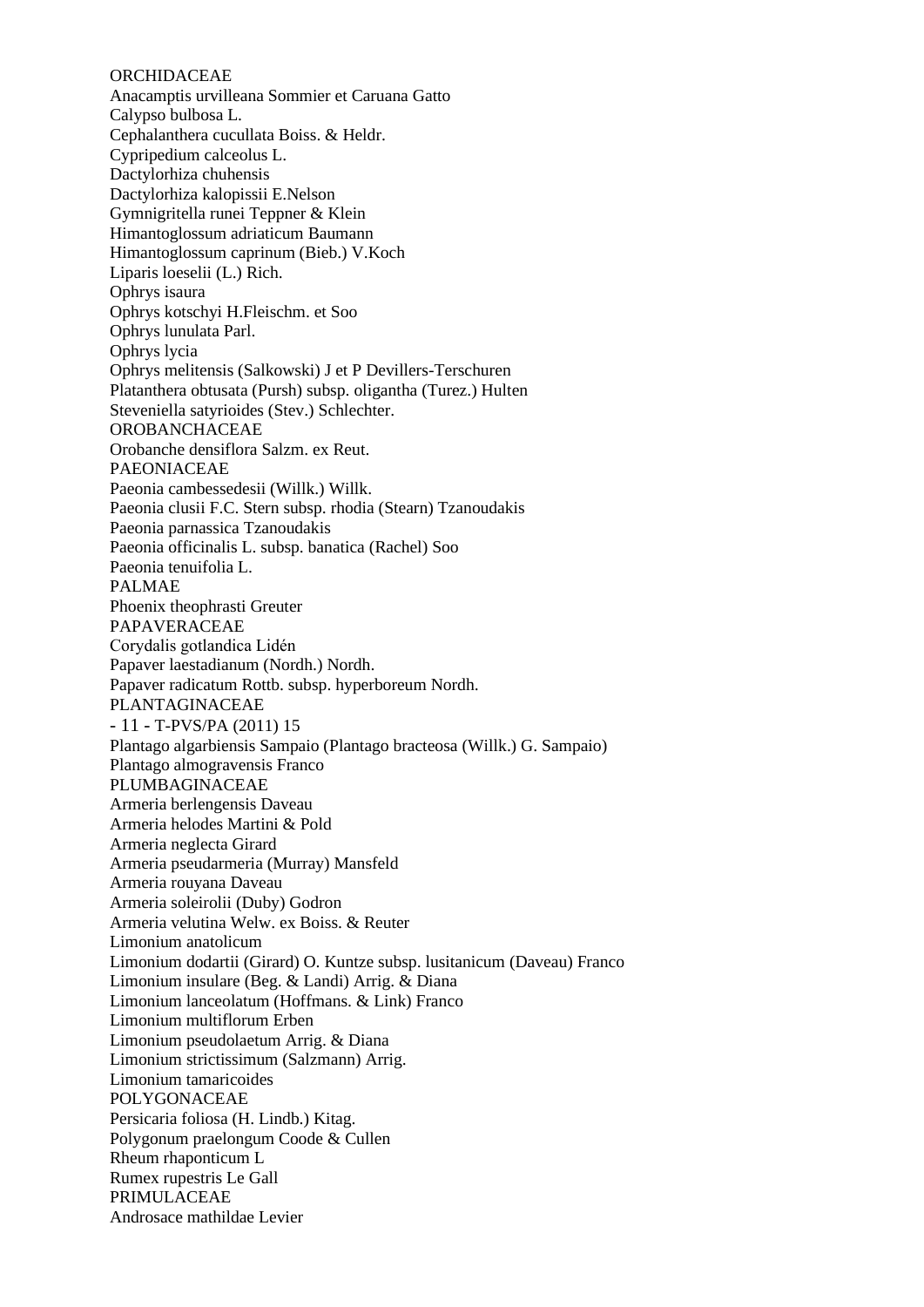Androsace pyrenaica Lam. Cyclamen fatrense Halda et Sojak Cyclamen kuznetzovii Kotov et Czernova Cyclamen mirabile Primula apennina Widmer Primula carniolica Jacq. Primula nutans Georgi Primula palinuri Petagna Primula scandinavica Bruun # Soldanella villosa Darracq. RANUNCULACEAE Aconitum corsicum Gayer (Aconitum napellus subsp. corsicum) Aconitum flerovii Steinb. Aconitum firmum (Reichenb.) Neilr subsp. moravicum Skalicky Adonis distorta Ten. Anemone uralensis Nevski. Aquilegia bertolonii Schott Aquilegia kitaibelii Schott Aquilegia pyrenaica D.C. subsp. cazorlensis (Heywood) Galiano Consolida samia P.H. Davis Delphinium caseyi B.L.Burtt Pulsatilla grandis Wend. (Pulsatilla halleri (All.) Willd. subsp. grandis (Wend.) Meikle Pulsatilla patens (L.) Miller Pulsatilla pratensis (L.) Miller subsp. hungarica Soo Pulsatilla slavica G.Reuss. Pulsatilla subslavica Futak ex Goliasova Pulsatilla vulgaris Hill. subsp. gotlandica (Johanss.) Zaemelis & Paegle Ranunculus kykkoensis Meikle Ranunculus lapponicus L. T-PVS/PA (2011) 15 - 12 - Ranunculus weyleri Mares RESEDACEAE Reseda decursiva Forssk. ROSACEAE Agrimonia pilosa Ledebour Potentilla emilii-popii E. I. Nayardy Potentilla delphinensis Gren. & Godron Potentilla silesiaca Uechtr. Pyrus anatolica Pyrus magyarica Terpo Sorbus teodori Liljefors RUBIACEAE Galium cracoviense Ehrend. Galium globuliferum Galium litorale Guss. Galium moldavicum (Dobrescu) Franco Galium sudeticum Tausch Galium viridiflorum Boiss. & Reuter SALICACEAE Salix salvifolia Brot. subsp. australis Franco SANTALACEAE Thesium ebracteatum Hayne **SAXIFRAGACEAE** Saxifraga berica (Beguinot) D.A. Webb Saxifraga florulenta Moretti Saxifraga hirculus L. # Saxifraga osloënsis Knaben Saxifraga tombeanensis Boiss. ex Engl. SCROPHULARIACEAE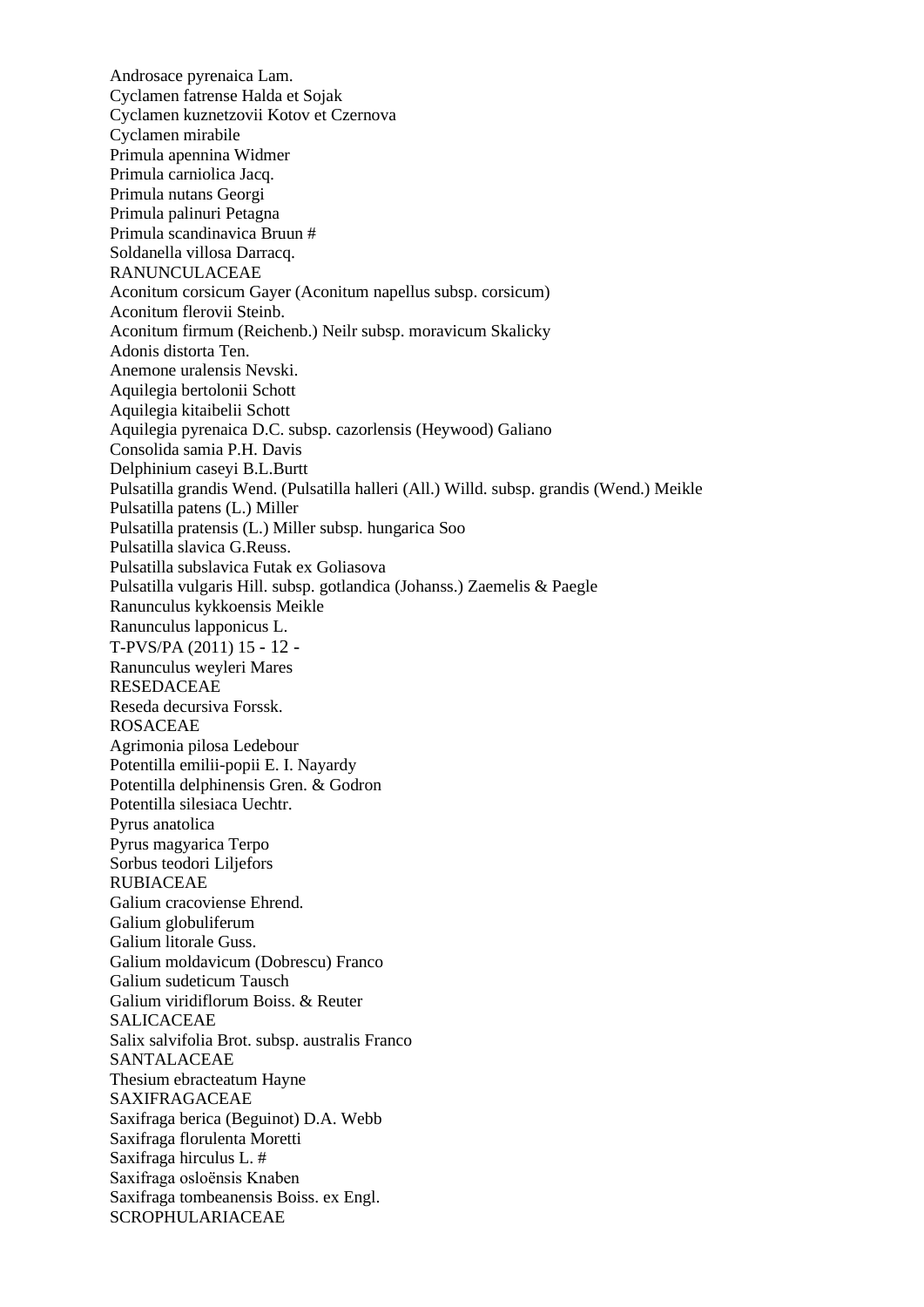Antirrhinum charidemi Lange Chaenorrhinum serpyllifolium (Lange) Lange subsp. lusitanicum R. Fernandes Euphrasia genargentea (Feoli) Diana Euphrasia marchesettii Wettst. ex Marches. Linaria algarviana Chav. Linaria coutinhoi Valdés Linaria ficalhoana Rouy Linaria flava (Poiret) Desf. Linaria hellenica Turrill Linaria loeselii Schweigger Linaria pseudolaxiflora Lojacono Linaria ricardoi Cout. Linaria tursica B. Valdes & Cabezudo Linaria tonzigii Lona Odontites granatensis Boiss. Pedicularis sudetica Willd. Rhinanthus oesilensis (Ronniger & Saarsoo) Vassilcz Tozzia carpathica Wol. Verbascum basivelatum Verbascum degenii Verbascum litigiosum Samp. Verbascum purpureum (Janka) Huber-Morath - 13 - T-PVS/PA (2011) 15 Verbascum stepporum Veronica micrantha Hoffmanns. & Link Veronica euxina Turrill Veronica oetaea L.-A. Gustavsson Veronica turrilliana Stoj. et Stef. SOLANACEAE Atropa baetica Willk. THYMELAEACEAE Daphne arbuscula Celak Daphne petraea Leybold Daphne rodriguezii Texidor ULMACEAE Zelkova abelicea (Lam.) Boiss. UMBELLIFERAE Angelica heterocarpa Lloyd Angelica palustris (Besser) Hoffm. Apium bermejoi Llorens Apium repens (Jacq.) Lag. Athamanta cortiana Ferrarini Bupleurum capillare Boiss. & Heldr. Bupleurum kakiskalae Greuter Eryngium alpinum L. Eryngium viviparum Gay Ferula halophila Ferula sadleriana Lebed. Hladnikia pastinacifolia Reichenb. Laserpitium longiradium Boiss. Naufraga balearica Constans & Cannon Oenanthe conioides Lange Petagnia saniculifolia Guss. Rouya polygama (Desf.) Coincy Seseli intricatum Boiss. Seseli leucospermum Waldst. et Kit Thorella verticillatinundata (Thore) Briq. VALERIANACEAE Centranthus kellereri (Stoj. Stef. et Georg.) Stoj. et Stef.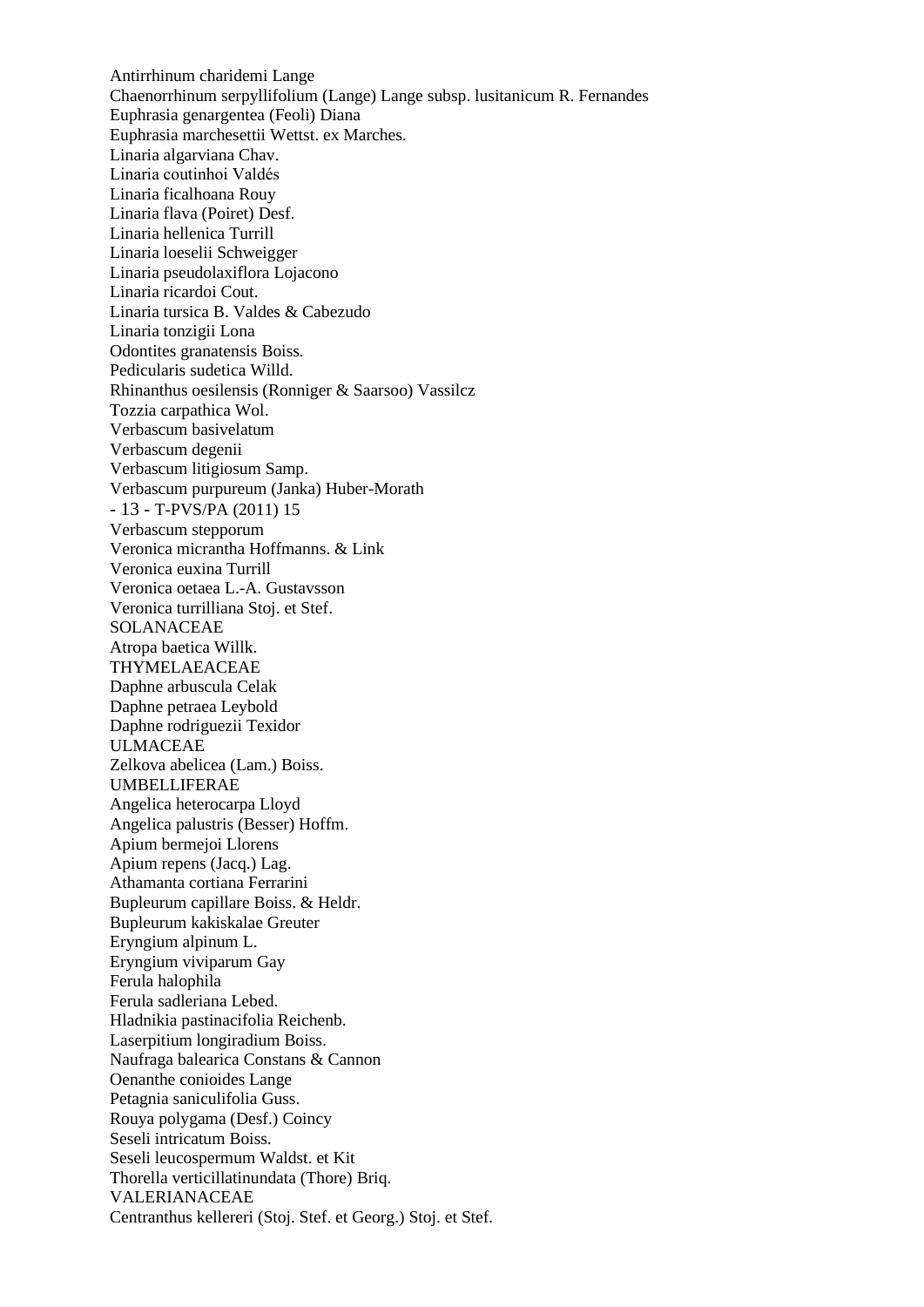Centranthus trinervis (Viv.) Beguinot VIOLACEAE Viola delphinantha Boiss. Viola hispida Lam. Viola jaubertiana Mares & Vigineix Viola rupestris F.W. Schmidt subsp. relicta Jalas >>>>>>>>>>>>>>>>>>>>>>>>>>>>>>>>>>>>>>>>>>>>>>>>>>>>>>>>>>>>> BRYOPHYTA Bruchia vogesiaca Schwaegr. Bryhnia novae-angliae (Sull & Lesq.) Grout Bryoerythrophyllum campylocarpum (C. Müll.) Crum. (Bryoerythrophyllum machadoanum (Sergio) M.O. Hill) Buxbaumia viridis (Moug.) Moug. & Nestl. T-PVS/PA (2011) 15 - 14 - Cephalozia macounii (Aust.) Aust. Cynodontium suecicum (H. Arn. & C. Jens.) I. Hag. Dichelyma capillaceum (Dicks) Myr. Dicranum viride (Sull. & Lesq.) Lindb. Distichophyllum carinatum Dix. & Nich. Drepanocladus (Hamatocaulis) vernicosus (Mitt.) Warnst. Encalypta mutica (I. Hagen) Hamatocaulis lapponicus (Norrl.) Hedenäs Herzogiella turfacea (Lindb.) I. Wats. Hygrohypnum montanum (Lindb.) Broth. Jungermannia handelii (Schiffn.) Amak. Mannia triandra (Scop.) Grolle Marsupella profunda Lindb. Meesia longiseta Hedw. Nothothylas orbicularis (Schwein.) Sull. Ochyraea tatrensis Vana Orthothecium lapponicum (Schimp.) C. Hartm. Orthotrichum rogeri Brid. Petalophyllum ralfsii (Wils.) Nees & Gott. Plagiomnium drummondii (Bruch & Schimp.) T. Kop. Riccia breidleri Jur. Riella helicophylla (Bory & Mont.) Mont. Scapania massolongi (K. Müll.) K. Müll. Sphagnum pylaisii Brid. Tayloria rudolphiana (Garov) B. & S. Tortella rigens (N. Alberts) **SPECIES FROM THE MACARONESIAN REGION ESPÈCES DE LA REGION MACARONÉSIENNE PTERIDOPHYTA** HYMENOPHYLLACEAE Hymenophyllum maderensis Gibby & Lovis DRYOPTERIDACEAE Polystichum drepanum (Sw.) C. Presl. ISOETACEAE Isoetes azorica Durieu & Paiva ex Milde MARSILEACEAE Marsilea azorica Launert & Paiva **ANGIOSPERMAE** ASCLEPIADACEAE Caralluma burchardii N. E. Brown Ceropegia chrysantha Svent. BORAGINACEAE Echium candicans L. fil. Echium gentianoides Webb & Coincy Myosotis azorica H. C. Watson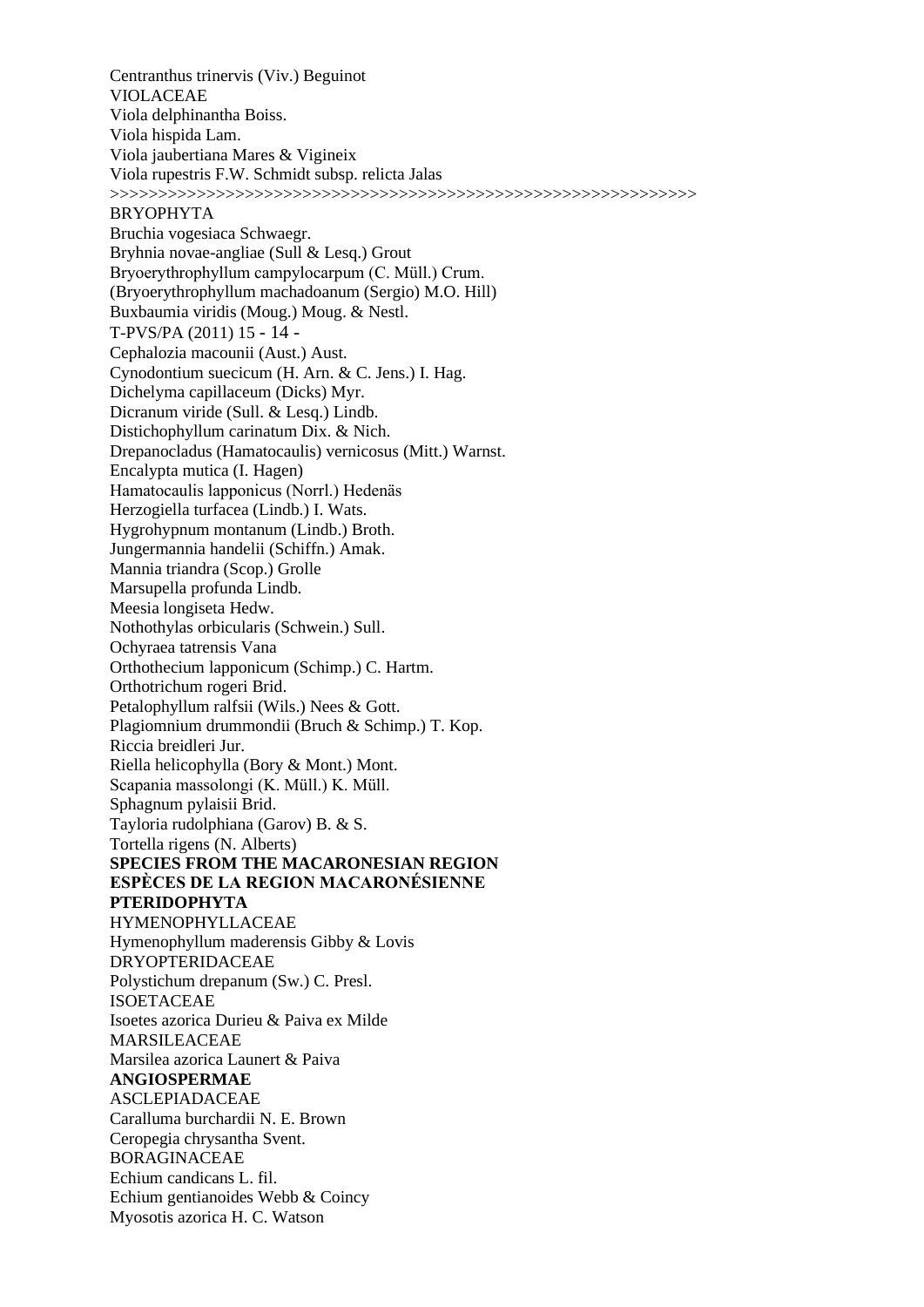Myosotis maritima Hochst. in Seub. - 15 - T-PVS/PA (2011) 15 CAMPANULACEAE Azorina vidalii (H. C. Watson) Feer Musschia aurea (L. f.) DC. Musschia wollastonii Lowe CAPRIFOLIACEAE Sambucus palmensis Link CARYOPHYLLACEAE Spergularia azorica (Kindb.) Lebel CELASTRACEAE Maytenus umbellata (R. Br.) Mabb. CHENOPODIACEAE Beta patula Ait. CISTACEAE Cistus chinamadensis Bañares & Romero Helianthemum bystropogophyllum Svent. COMPOSITAE Andryala crithmifolia Ait. Argyranthemum lidii Humphries Argyranthemum thalassophylum (Svent.) Hump. Argyranthemum winterii (Svent.) Humphries Atractylis arbuscula Svent. & Michaelis Atractylis preauxiana Schultz. Calendula maderensis DC. Cheirolophus duranii (Burchard) Holub Cheirolophus ghomerytus (Svent.) Holub Cheirolophus junonianus (Svent.) Holub Cheirolophus massonianus (Lowe) Hansen & Sund. Cirsium latifolium Lowe Helichrysum gossypinum Webb Helichrysum monogynum Burtt & Sund. Hypochoeris oligocephala (Svent. & Bramw.) Lack Lactuca watsoniana Trel. Onopordum nogalesii Svent. Onorpordum carduelinum Bolle Pericallis hadrosoma (Svent.) B. Nord. Phagnalon benettii Lowe Stemmacantha cynaroides (Chr. Son. in Buch) Ditt Sventenia bupleuroides Font Quer Tanacetum ptarmiciflorum Webb & Berth CONVOLVULACEAE Convolvulus caput-medusae Lowe Convolvulus lopez-socasii Svent. Convolvulus massonii A. Dietr. CRASSULACEAE Aeonium gomeraense Praeger Aeonium saundersii Bolle Aichryson dumosum (Lowe) Praeg. Monanthes wildpretii Banares & Scholz Sedum brissemoretii Raymond-Hamet T-PVS/PA (2011) 15 - 16 - **CRUCIFERAE** Crambe arborea Webb ex Christ Crambe laevigata DC. ex Christ Crambe sventenii R. Petters ex Bramwell & Sund. Parolinia schizogynoides Svent. Sinapidendron rupestre (Ait.) Lowe **CYPERACEAE**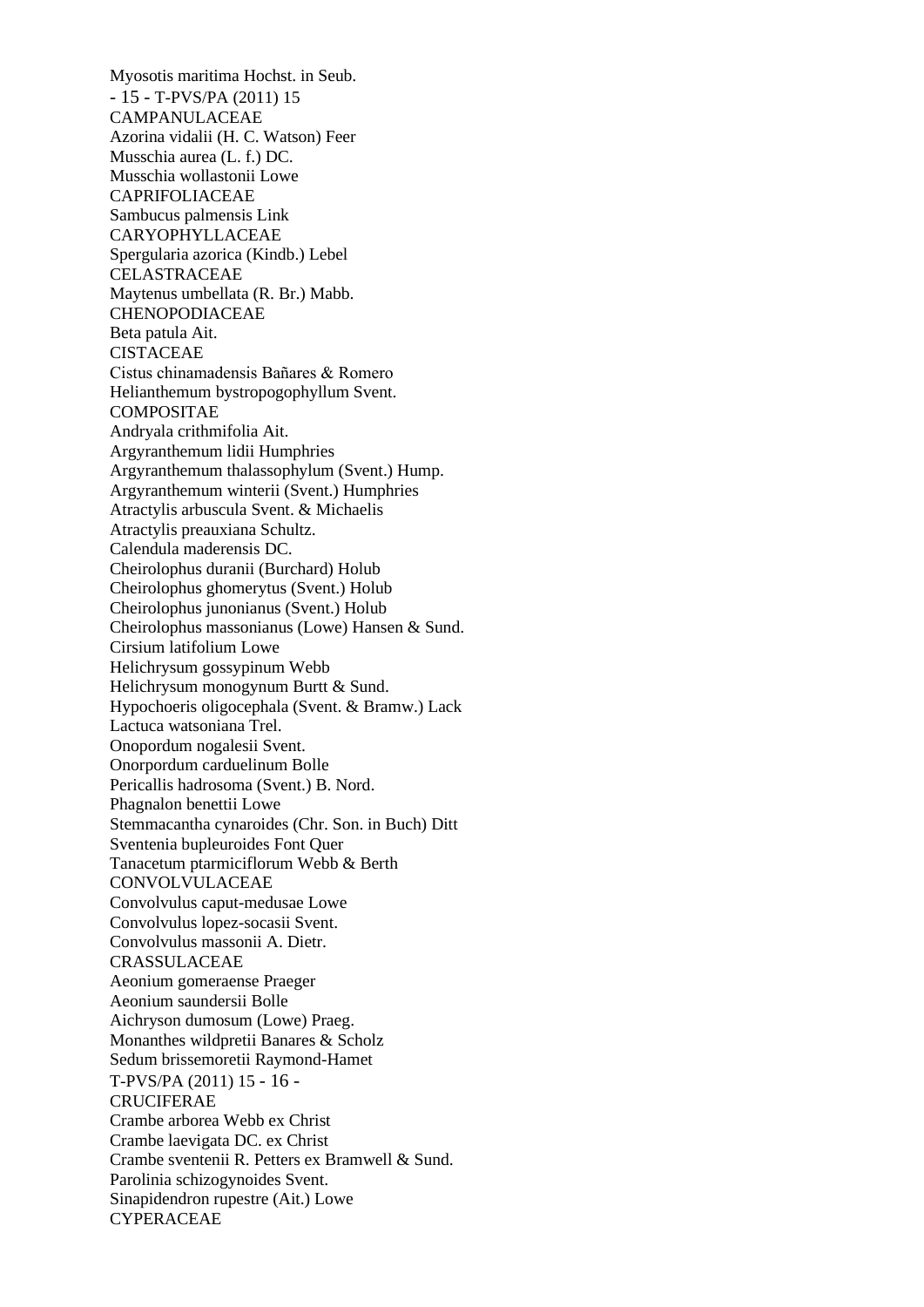Carex malato-belizii Raymond DIPSACACEAE Scabiosa nitens Roemer & J. A. Schultes ERICACEAE Erica scoparia L. subsp. azorica (Hochst.) D. A. Webb EUPHORBIACEAE Euphorbia handiensis Burchard Euphorbia lambii Svent. Euphorbia stygiana H. C. Watson GERANIACEAE Geranium maderense P. F. Yeo GRAMINEAE Deschampsia maderensis (Haeck. & Born.) Buschm. Phalaris maderensis (Menezes) Menezes GLOBULARIACEAE Globularia ascanii D. Bramwell & Kunkel Globularia sarcophylla Svent. LABIATAE Sideritis cystosiphon Svent. Sideritis discolor (Webb ex de Noe) Bolle Sideritis infernalis Bolle Sideritis marmorea Bolle Teucrium abutiloides L'Hér. Teucrium betonicum L'Hér. LEGUMINOSAE Anagyris latifolia Brouss. ex. Willd. Anthyllis lemanniana Lowe Dorycnium spectabile Webb & Berthel Lotus azoricus P. W. Ball Lotus callis-viridis D. Bramwell & D. H. Davis Lotus kunkelii (E. Chueca) D. Bramwell & al. Teline rosmarinifolia Webb & Berthel. Teline salsoloides Arco & Acebes. Vicia dennesiana H. C. Watson LILIACEAE Androcymbium psammophilum Svent. Scilla maderensis Menezes Semele maderensis Costa LORANTHACEAE Arceuthobium azoricum Wiens & Hawksw. - 17 - T-PVS/PA (2011) 15 MYRICACEAE Myrica rivas-martinezii Santos. **OLEACEAE** Jasminum azoricum L. Picconia azorica (Tutin) Knobl. ORCHIDACEAE Goodyera macrophylla Lowe PITTOSPORACEAE Pittosporum coriaceum Dryand. ex. Ait. PLANTAGINACEAE Plantago malato-belizii Lawalree PLUMBAGINACEAE Limonium arborescens (Brouss.) Kuntze Limonium dendroides Svent. Limonium spectabile (Svent.) Kunkel & Sunding Limonium sventenii Santos & Fernandez Galvan POLYGONACEAE Rumex azoricus Rech. fil.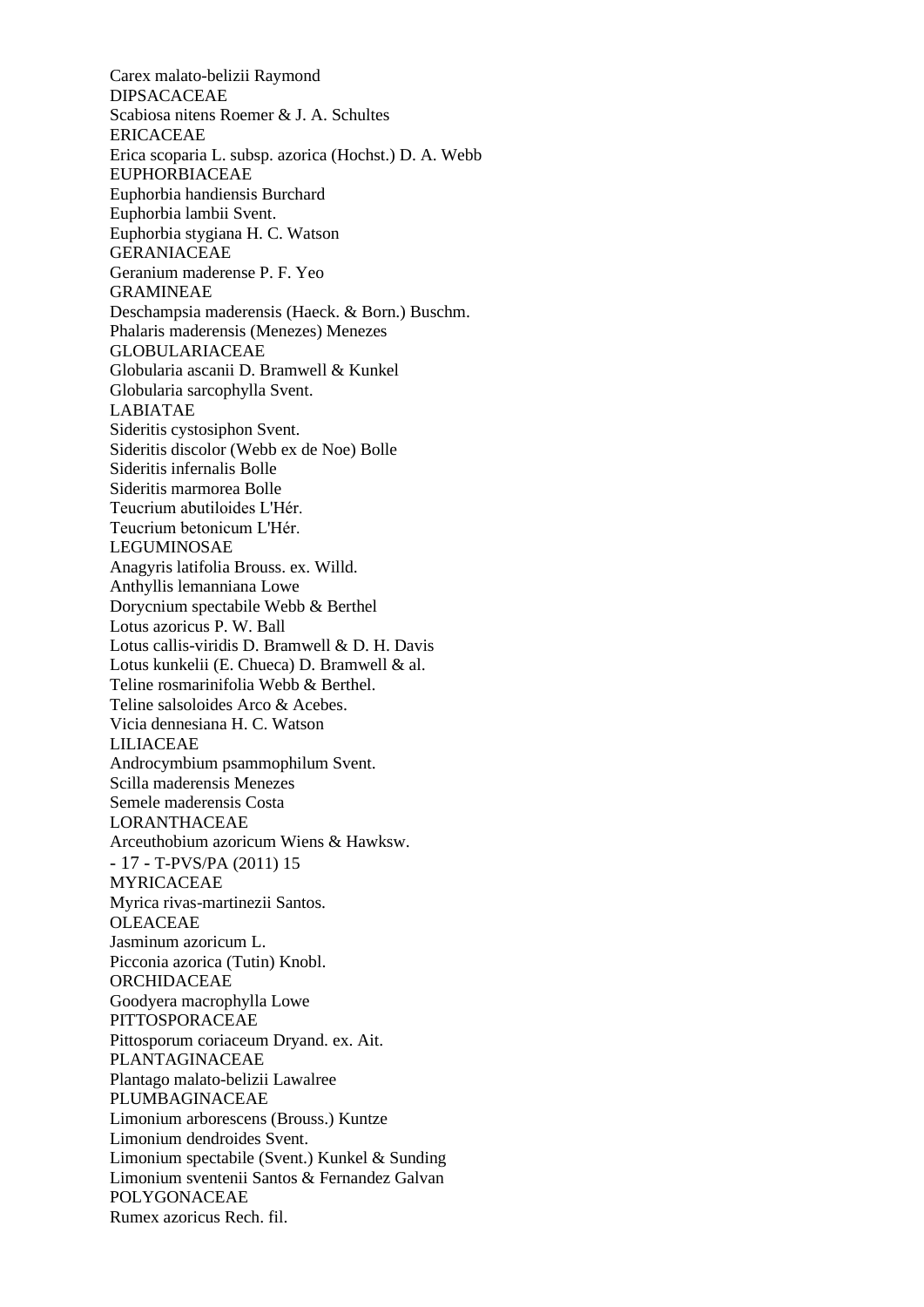RHAMNACEAE Frangula azorica Tutin ROSACEAE Bencomia brachystachya Svent. Bencomia sphaerocarpa Svent. Chamaemeles coriacea Lindl. Dendriopoterium pulidoi Svent. Marcetella maderensis (Born.) Svent. Prunus lusitanica L. subsp. azorica (Mouillef.) Franco Sorbus maderensis (Lowe) Dode SANTALACEAE Kunkeliella subsucculenta Kammer SCROPHULARIACEAE Euphrasia azorica H.C. Watson Euphrasia grandiflora Hochst. in Seub. Isoplexis chalcantha Svent. & O'Shanahan Isoplexis isabelliana (Webb & Berthel.) Masferrer Odontites holliana (Lowe) Benth. Sibthorpia peregrina L. SOLANACEAE Solanum lidii Sunding UMBELLIFERAE Ammi trifoliatum (H. C. Watson) Trelease Bupleurum handiense (Bolle) Kunkel Chaerophyllum azoricum Trelease Ferula latipinna Santos Melanoselinum decipiens (Schrader & Wendl.) Hoffm. T-PVS/PA (2011) 15 - 18 - Monizia edulis Lowe Oenanthe divaricata (R. Br.) Mabb. Sanicula azorica Guthnick ex Seub. VIOLACEAE Viola paradoxa Lowe >>>>>>>>>>>>>>>>>>>>>>>>>>>>>>>>>>>>>>>>>>>>>>>>>>> BRYOPHYTA Echinodium spinosum (Mitt.) Jur. Thamnobryum fernandesii Sergio **VERTEBRATES/VERTÉBRÉS Mammals/Mammifères** INSECTIVORA *Talpidae* Desmana moschata Galemys pyrenaicus CHIROPTERA *Pteropidae* Rousettus aegyptiacus *Rhinolophidae* Rhinolophus blasii Rhinolophus euryale Rhinolophus ferrumequinum Rhinolophus hipposideros Rhinolophus mehelyi *Vespertilionidae* Barbastella barbastellus Eptesicus bottae Miniopterus schreibersi Myotis bechsteini Myotis blythii Myotis capaccinii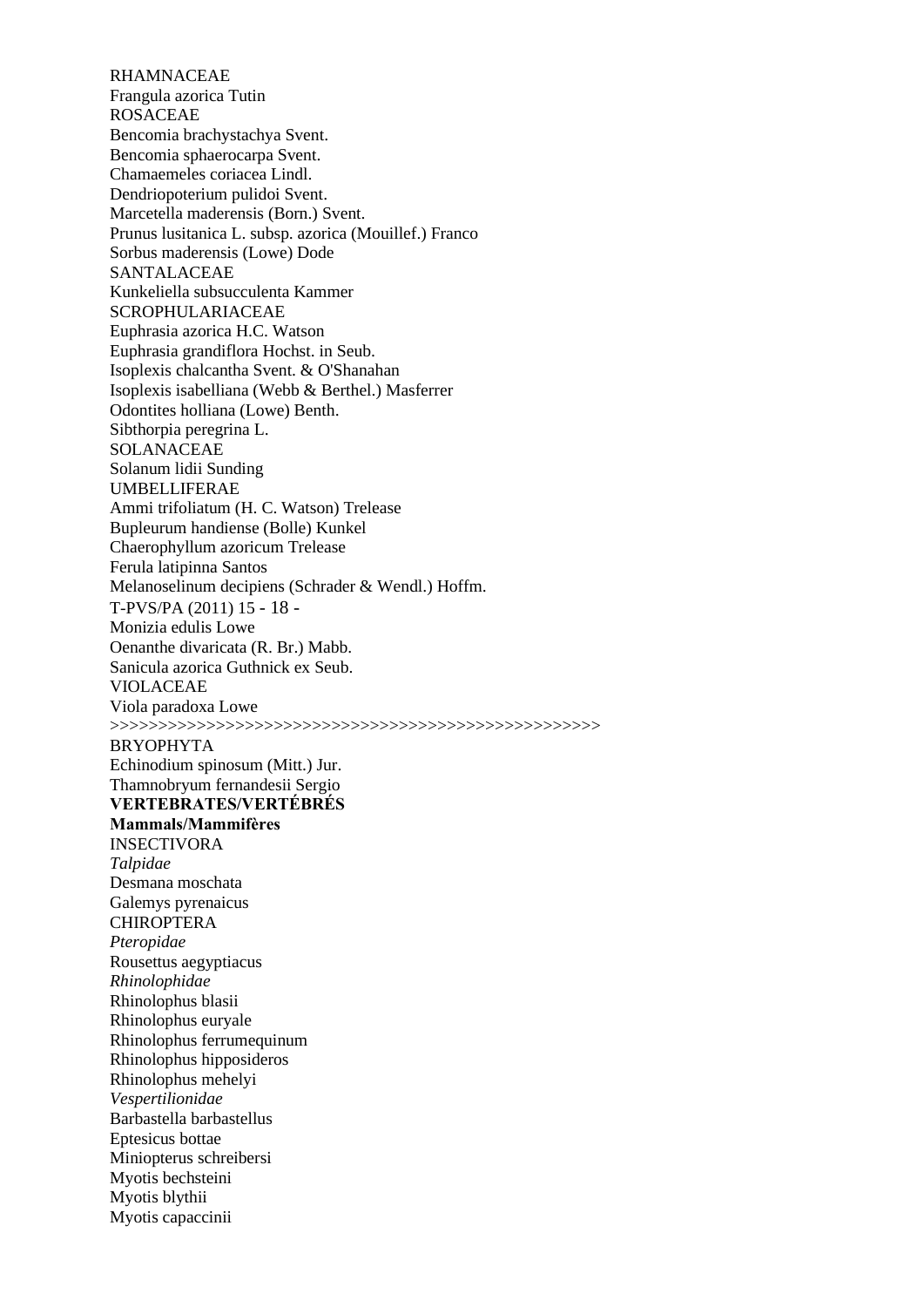Myotis dasycneme Myotis emarginatus Myotis myotis RODENTIA *Castoridae* Castor fiber # 1, 2 *Cricetidae* Mesocricetus newtoni *Gliridae* Myomimus roachi (Myomimus bulgaricus) *Microtidae* Microtus cabrerae Microtus oeconomus arenicola # <sup>2</sup> Microtus tatricus Spalax graecus *Muridae* Microtus oeconomus mehelyi *Sciuridae* Marmota marmota latirostris - 19 - T-PVS/PA (2011) 15 Pteromys volans (Sciuropterus russicus)# Spermophilus citellus (Citellus citellus)# Spermophilus suslicus (Citellus suslicus) # *Zapodidae* Sicista subtilis CARNIVORA *Canidae* Alopex lagopus # Canis lupus # <sup>1</sup> Cuon alpinus *Ursidae* Ursus arctos # <sup>1</sup> Ursus maritimus *Mustelidae* Gulo gulo # Lutra lutra # Mustela eversmanii Mustela lutreola Vormela peregusna *Felidae* Caracal caracal Lynx  $\frac{1}{1}$ Lynx pardinus Panthera pardus *Odobenidae* Odobenus rosmarus *Phocidae* Halichoerus grypus # <sup>2</sup> Monachus monachus Phoca hispida bottnica <sup>2</sup> Phoca hispida saimensis Phoca hispida ladogensis Phoca vitulina # 2 ARTIODACTYLA *Cervidae* Cervus elaphus corsicanus Rangifer tarandus fennicus <sup>2</sup> *Bovidae* Bison bonasus 2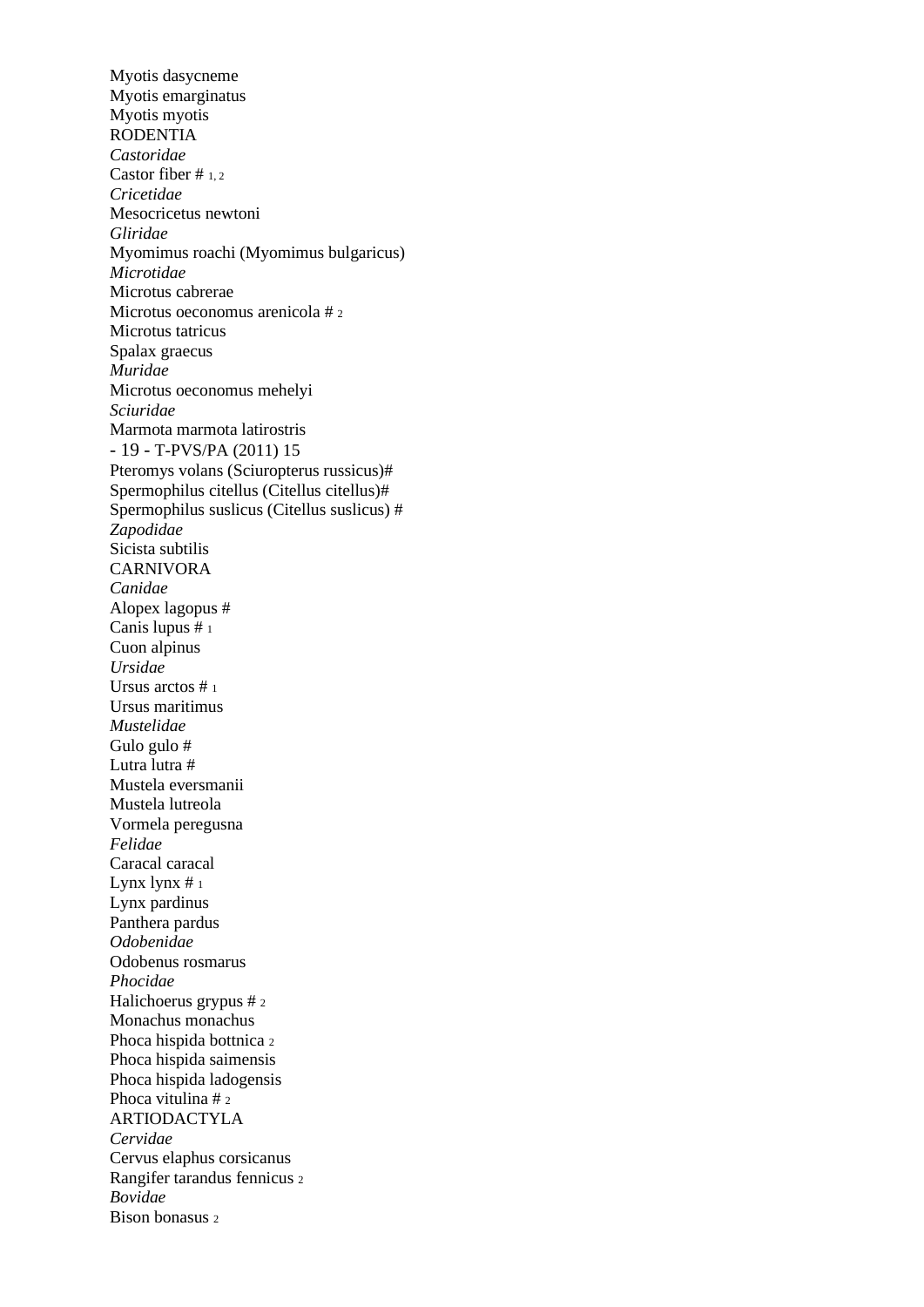Capra aegagrus (natural populations/populations naturelles) Capra pyrenaica pyrenaica Gazella subgutturosa Gazella dorcas Ovis gmelini musimon (Ovis ammon musimon) (natural populations - Corsica and Sardinia / populations naturelles - Corse et Sardaigne) <sup>2</sup> Ovis orientalis ophion (Ovis gmelini ophion) Rupicapra pyrenaica ornata (Rupicapra rupicapra ornata) Rupicapra rupicapra balcanica <sup>2</sup> Rupicapra rupicapra tatrica **CETACEA** *Delphinidae* Tursiops truncatus # *Phocoenidae* Phocoena phocoena # T-PVS/PA (2011) 15 - 20 - **Birds/Oiseaux** GAVIIFORMES *Gaviidae* Gavia adamsii Gavia arctica Gavia immer Gavia stellata PODICIPEDIFORMES *Podicipedidae* Podiceps auritus PROCELLARIIFORMES *Hydrobatidae* Hydrobates pelagicus # Oceanodroma castro Oceanodroma leucorhoa # Pelagodroma marina *Procellariidae* Bulweria bulwerii Calonectris diomedea (Procellaria diomedea) Puffinus assimilis Puffinus puffinus mauretanicus (Puffinus mauretanicus) Puffinus yelkouan Pterodroma feae Pterodroma madeira PELECANIFORMES *Phalacrocoracidae* Phalacrocorax aristotelis desmarestii <sup>2</sup> Phalacrocorax pygmaeus *Pelecanidae* Pelecanus crispus Pelecanus onocrotalus **CICONIIFORMES** *Ardeidae* Ardea purpurea Ardeola ralloides Botaurus stellaris Casmerodius albus (Egretta alba) Egretta garzetta Ixobrychus minutus Nycticorax nycticorax *Ciconiidae* Ciconia nigra Ciconia ciconia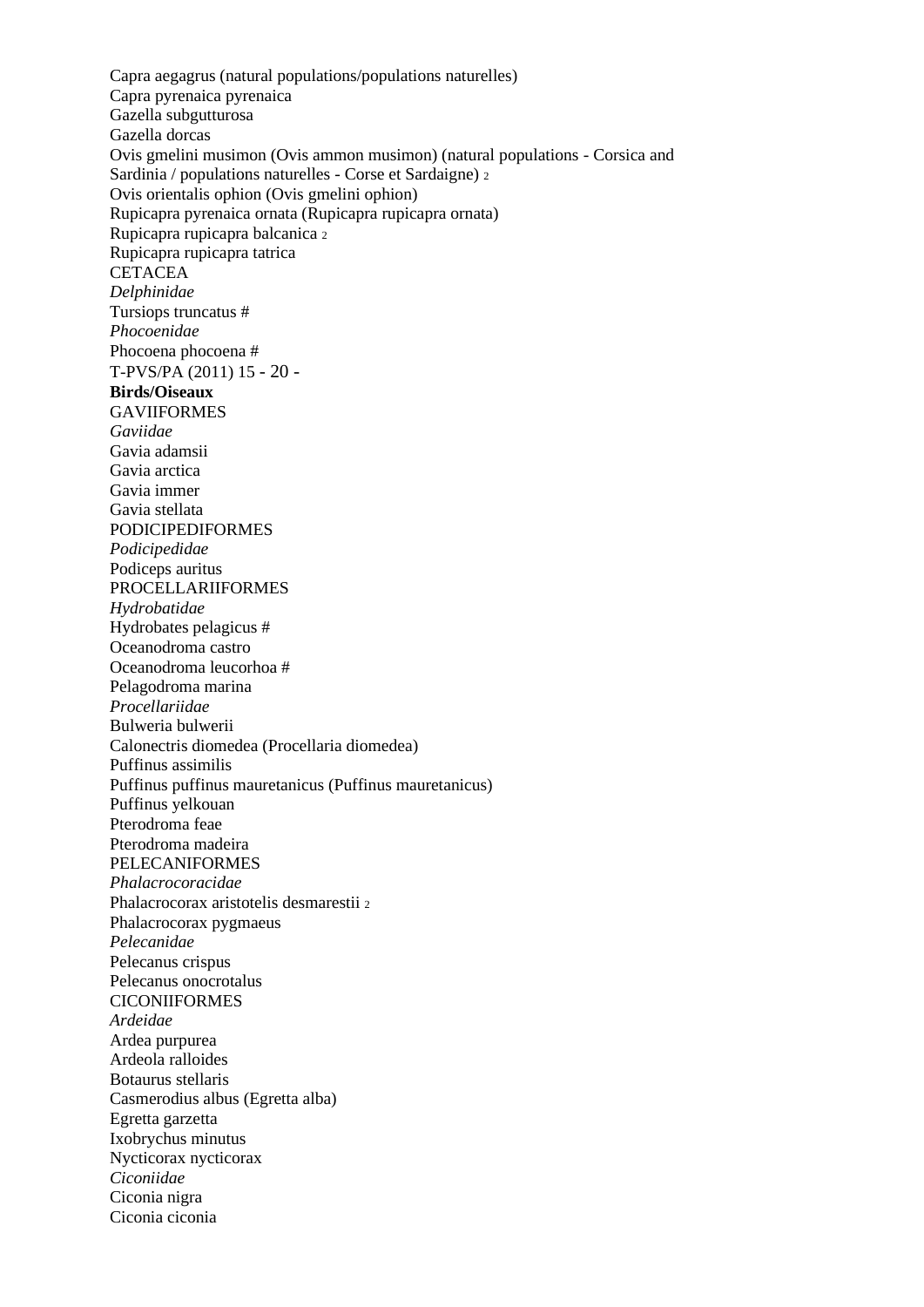*Threskiornithidae* Plegadis falcinellus Platalea leucorodia *Phoenicopteridae* Phoenicopterus ruber ANSERIFORMES - 21 - T-PVS/PA (2011) 15 *Anatidae* Anser albifrons flavirostris <sup>2</sup> Anser erythropus Aythya nyroca <sup>2</sup> Branta leucopsis Branta ruficollis Bucephala islandica Cygnus bewickii (Cygnus columbianus bewickii) # Cygnus cygnus # Histrionicus histrionicus Marmaronetta angustirostris (Anas angustirostris) Mergus albellus Oxyura leucocephala Polysticta stelleri Tadorna ferruginea FALCONIFORMES *Accipitridae* Accipiter brevipes Accipiter gentilis arrigonii Accipiter nisus granti Aegypius monachus Aquila adalberti Aquila chrysaetos Aquila clanga Aquila heliaca Aquila nipalensis Aquila pomarina Buteo rufinus Circaetus gallicus Circus aeruginosus Circus cyaneus Circus macrourus Circus pygargus Elanus caeruleus Gypaetus barbatus Gyps fulvus Haliaeetus albicilla Hieraaetus fasciatus Hieraaetus pennatus Milvus migrans Milvus milvus Neophron percnopterus Pernis apivorus *Pandionidae* Pandion haliaetus *Falconidae* Falco biarmicus Falco cherrug Falco columbarius # Falco eleonorae Falco naumanni Falco peregrinus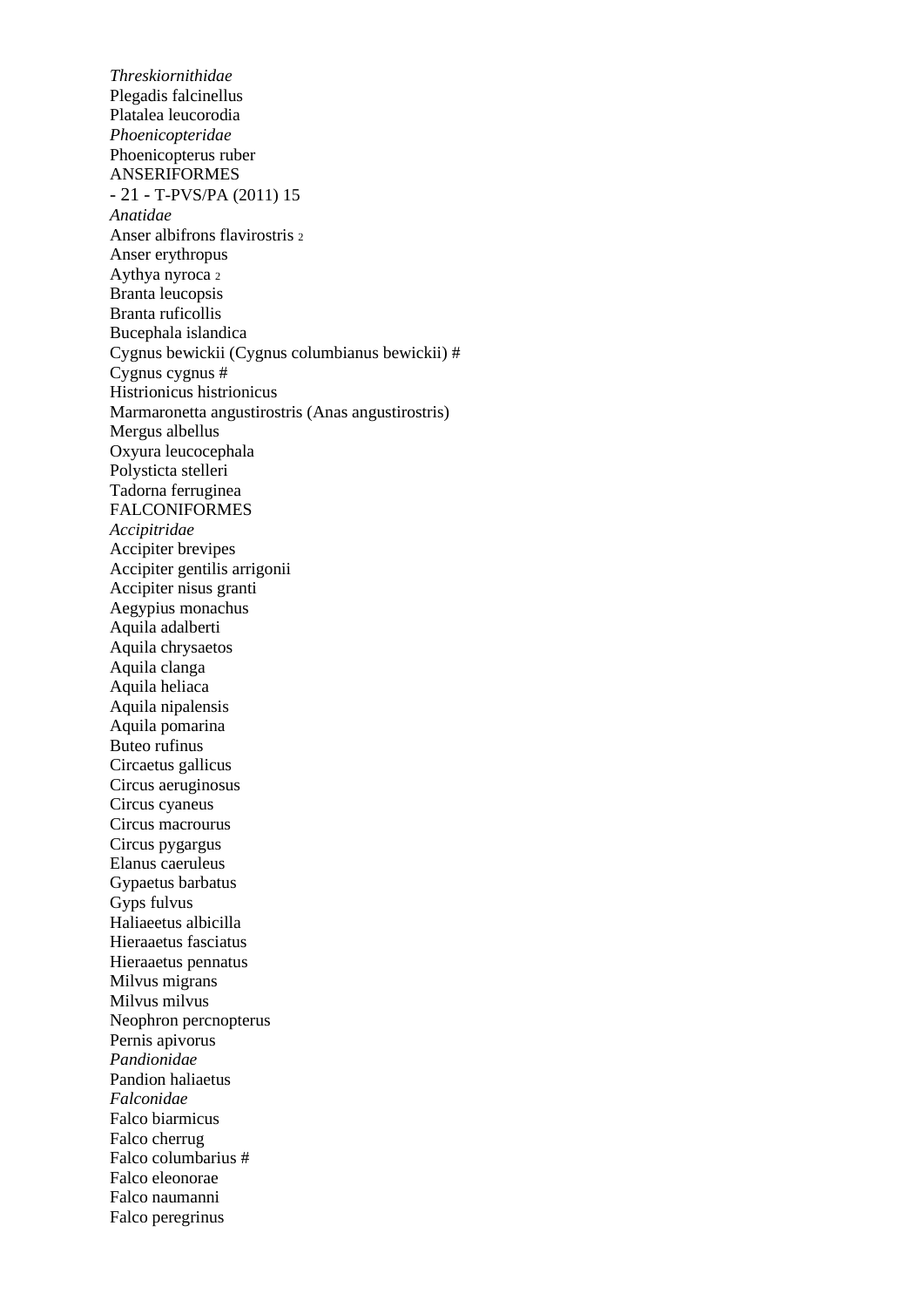T-PVS/PA (2011) 15 - 22 - *Tetraonidae* Bonasa bonasia <sup>2</sup> Lagopus mutus helveticus <sup>2</sup> Lagopus mutus pyrenaicus <sup>2</sup> Tetrao tetrix tetrix 2 Tetrao urogallus 2 (only T.u. cantabricus in App II / seulement T.u.cantabricus est à l'annexe II) *Phasianidae* Alectoris barbara <sup>2</sup> Alectoris graeca Perdix perdix hispaniolensis <sup>2</sup> Perdix perdix italica <sup>2</sup> GRUIFORMES *Turnicidae* Turnix sylvatica *Rallidae* Crex crex Fulica cristata Porphyrio porphyrio Porzana parva Porzana porzana Porzana pusilla *Gruidae* Grus grus *Otididae* Chlamydotis undulata Otis tarda Tetrax tetrax CHARADRIIFORMES *Charadriidae* Charadrius alexandrinus Charadrius asiaticus <sup>2</sup> Charadrius leschenaultii Charadrius morinellus (Eudromias morinellus) Chettusia gregaria <sup>2</sup> Hoplopterus spinosus Pluvialis apricaria # <sup>2</sup> *Scolopacidae* Calidris alpina schinzii Gallinago media Limosa lapponica Numenius tenuirostris Philomachus pugnax <sup>2</sup> Tringa glareola Xenus cinereus (Tringa cinereus) <sup>2</sup> *Recurvirostridae* Himantopus himantopus Recurvirostra avosetta *Phalaropodidae* Phalaropus fulicarius Phalaropus lobatus *Burhinidae* Burhinus oedicnemus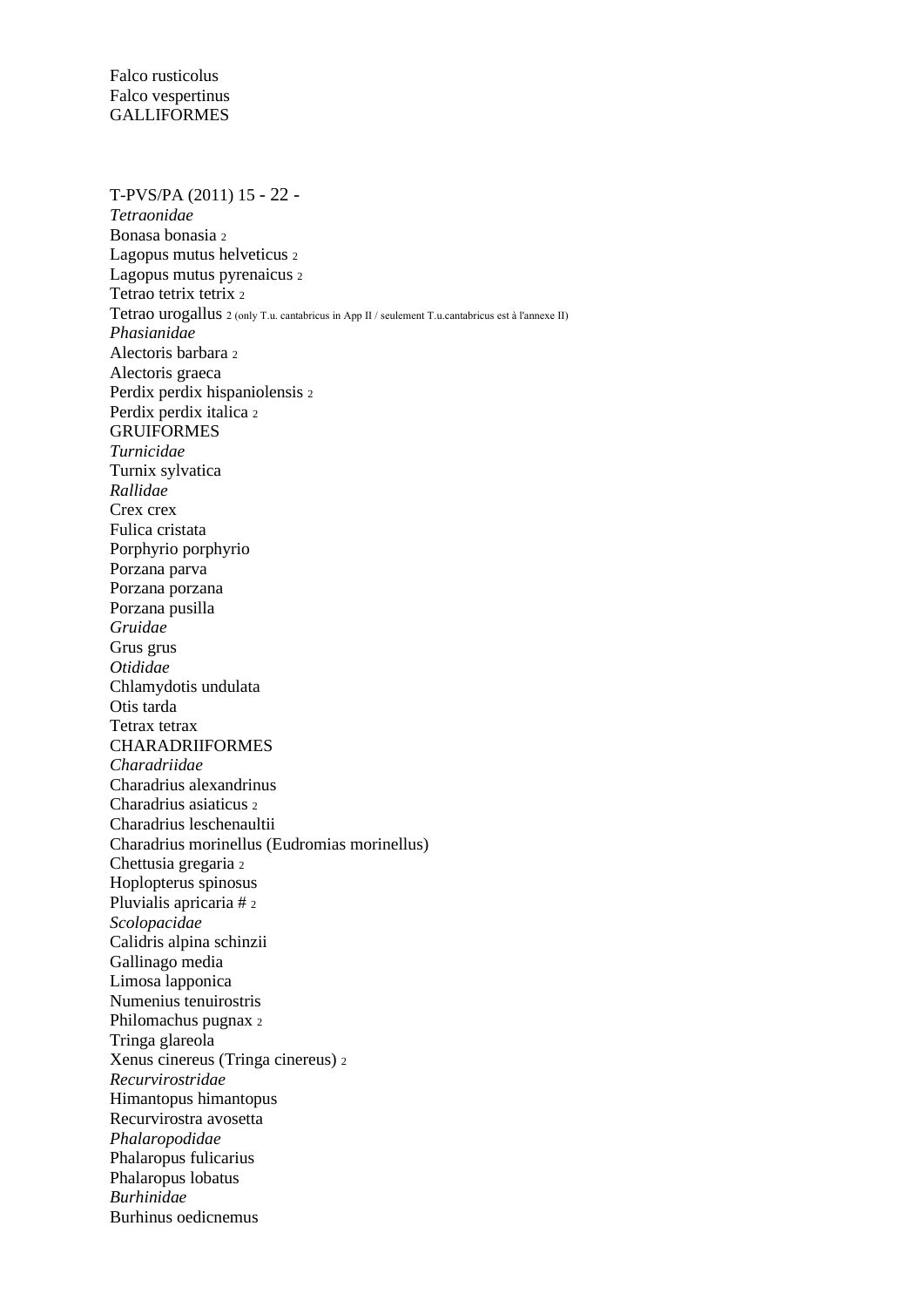*Glareolidae* Cursorius cursor Glareola nordmanni

#### - 23 - T-PVS/PA (2011) 15

Glareola pratincola *Laridae* Chlidonias hybridus Chlidonias leucopterus Chlidonias niger Gelochelidon nilotica Larus audouinii Larus genei Larus melanocephalus Larus minutus Pagophila eburnea Sterna albifrons Sterna caspia (Hydroprogne caspia) Sterna dougallii Sterna hirundo Sterna paradisaea (macrura) Sterna sandvicensis *Alcidae* Uria aalge ibericus <sup>2</sup> COLUMBIFORMES *Pteroclididae* Pterocles alchata Pterocles orientalis *Columbidae* Columba bollii Columba junoniae Columba palumbus azorica <sup>2</sup> Columba trocaz 2 STRIGIFORMES *Strigidae* Aegolius funereus Asio flammeus Bubo bubo Glaucidium passerinum Ketupa zeylonensis Nyctea scandiaca Strix nebulosa Strix uralensis Surnia ulula CAPRIMULGIFORMES *Caprimulgidae* Caprimulgus europaeus APODIFORMES *Apodidae* Apus caffer **CORACIIFORMES** *Alcedinidae* Alcedo atthis Halcyon smyrnensis *Coraciidae* Coracias garrulus PICIFORMES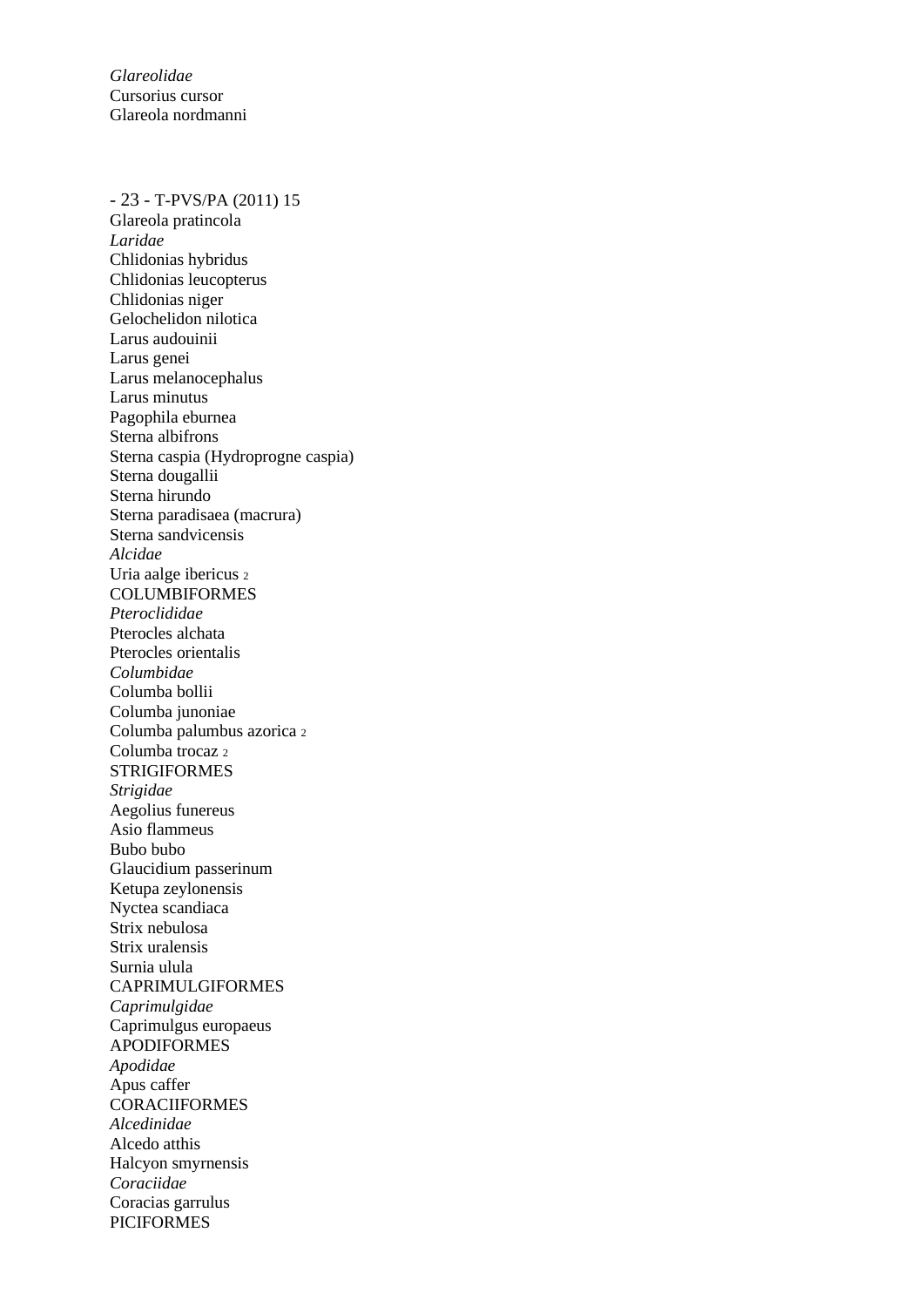T-PVS/PA (2011) 15 - 24 - *Picidae* Dendrocopos leucotos Dendrocopos major canariensis Dendrocopos major thanneri Dendrocopos medius Dendrocopos syriacus Dryocopus martius Picoides tridactylus Picus canus PASSERIFORMES *Alaudidae* Calandrella brachydactyla Chersophilus duponti Galerida theklae Lullula arborea 2 Melanocorypha calandra Melanocorypha yeltoniensis *Certhiidae* Certhia brachydactyla dorotheae *Motacillidae* Anthus campestris *Laniidae* Lanius collurio Lanius minor Lanius nubicus *Paridae* Parus ater cypriotes *Troglodytidae* Troglodytes troglodytes fridariensis *Muscicapidae Turdinae* Luscinia svecica (Cyanosylvia svecica) Oenanthe cypriaca (Oenenathe pleschanka cypriaca) Oenanthe pleschanka Oenanthe leucura Saxicola dacotiae *Sylviinae* Acrocephalus melanopogon Acrocephalus paludicola Hippolais olivetorum Sylvia melanothorax Sylvia nisoria Sylvia rueppelli Sylvia sarda Sylvia undata *Muscicapinae* Ficedula albicollis Ficedula parva Ficedula semitorquata *Sittidae* Sitta krueperi Sitta whiteheadi *Emberizidae*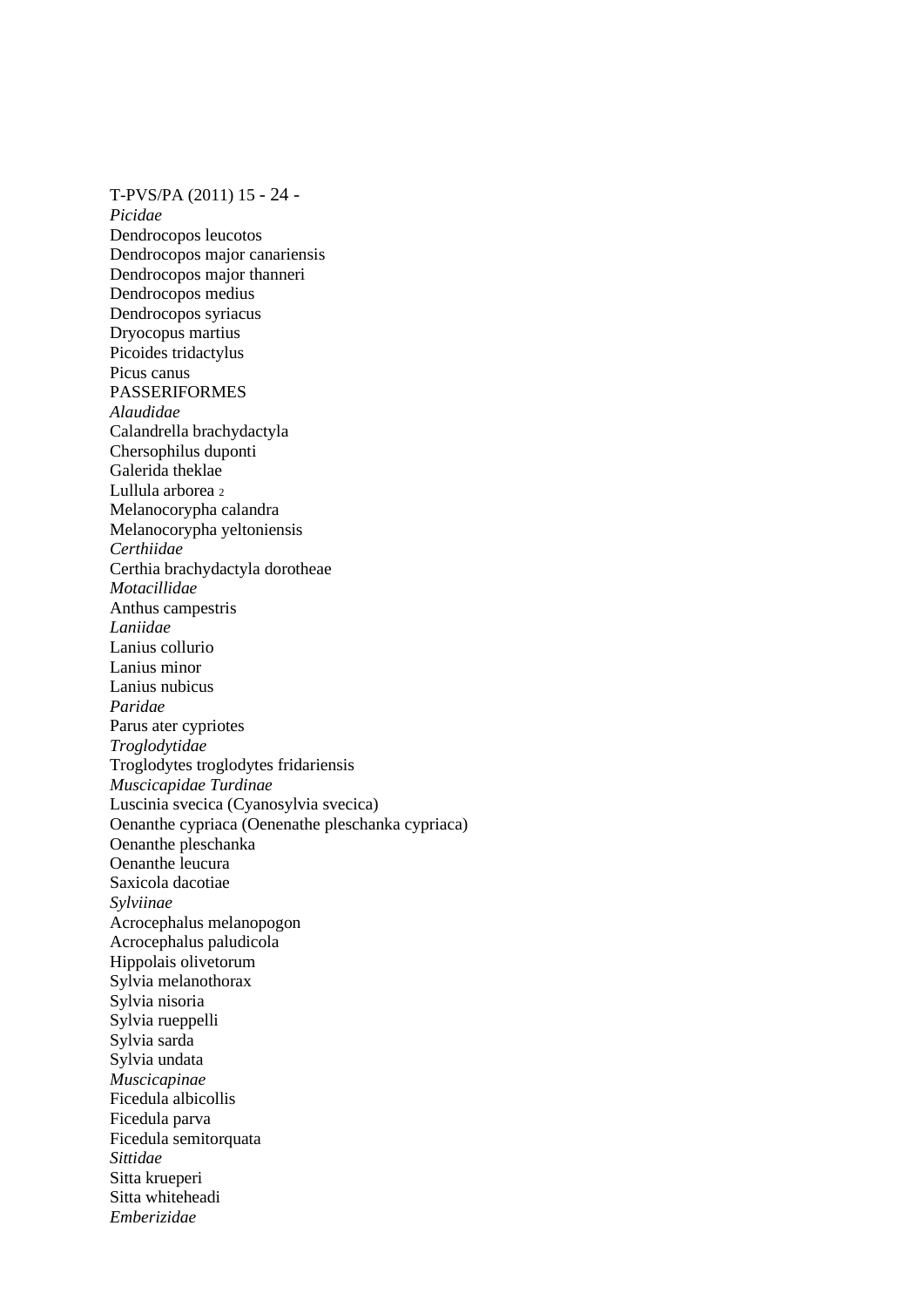Emberiza caesia Emberiza cineracea Emberiza hortulana <sup>2</sup> *Fringillidae* Bucanetes githagineus (Rhodopechys githaginea) - 25 - T-PVS/PA (2011) 15 Fringilla coelebs ombrosa <sup>2</sup> Fringilla teydea Loxia scotica Pyrrhula murina <sup>2</sup> *Corvidae* Pyrrhocorax pyrrhocorax **Reptiles** CHELONIA (TESTUDINES) *Testudinidae* Testudo graeca Testudo hermanni Testudo marginata *Cheloniidae* Caretta caretta Chelonia mydas *Emydidae* Emys orbicularis Mauremys caspica Mauremys leprosa *Tryonychidae* Rafetus euphraticus Tryonix triunguis SAURIA *Lacertidae* Gallotia galloti insulanagae Gallotia simonyi Lacerta bonnali (Lacerta monticola) Lacerta clarkorum Lacerta monticola (Archaeolacerta monticola) Lacerta schreiberi Podarcis lilfordi Podarcis pityusensis *Scincidae* Chalcides simonyi (Chalcides occidentalis) *Gekkonidae* Phyllodactylus europaeus OPHIDIA (SERPENTES) *Colubridae* Coluber cypriensis Elaphe quatuorlineata # Elaphe situla # Natrix natrix cypriaca *Viperidae* Macrovipera schweizeri (Vipera lebetina schweizeri) Vipera albizona Vipera barani Vipera kaznakovi Vipera pontica Vipera ursinii Vipera wagneri **Amphibians/Amphibiens** CAUDATA T-PVS/PA (2011) 15 - 26 -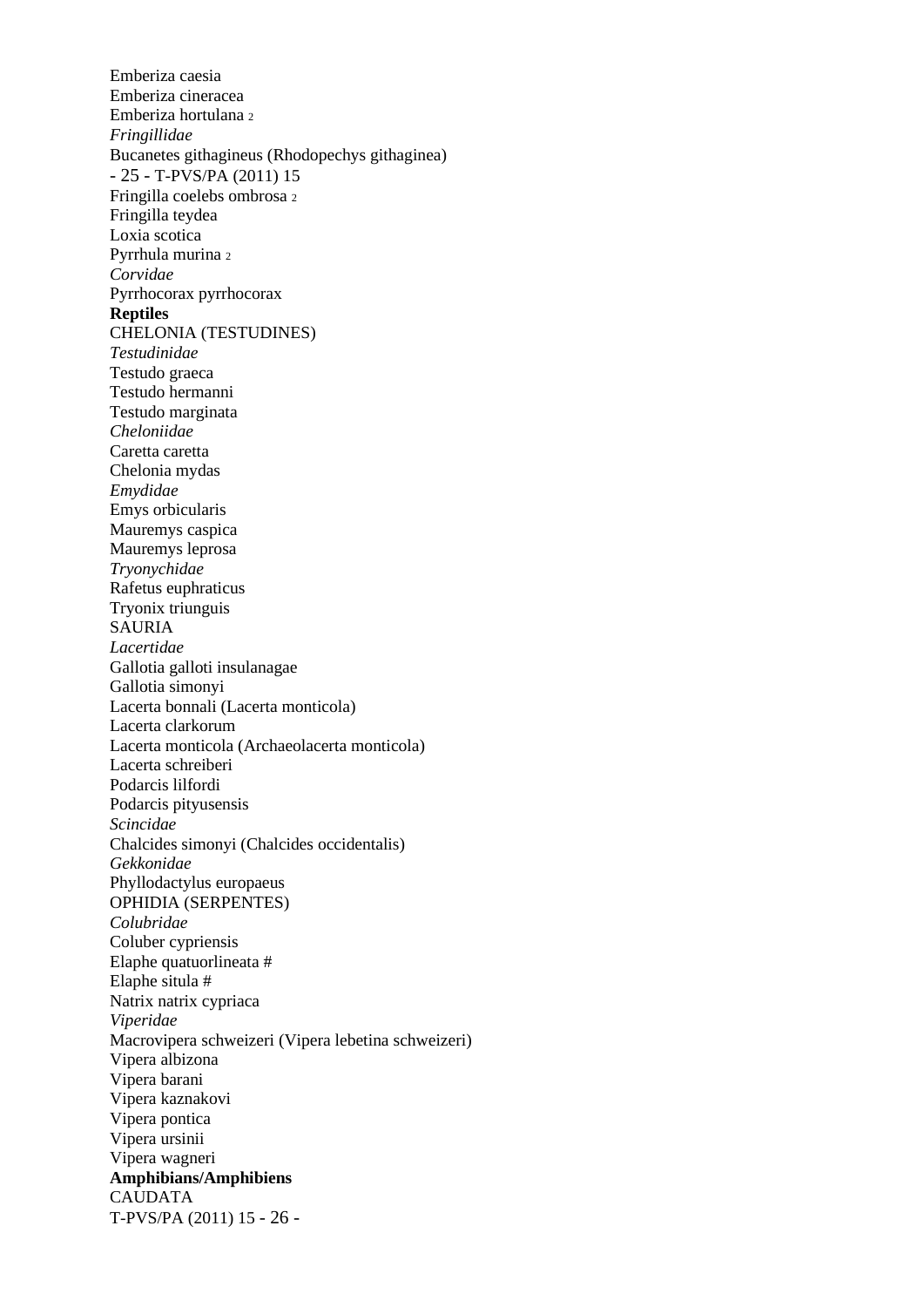*Salamandridae* Chioglossa lusitanica Mertensiella luschani (Salamandra luschani) Salamandra atra aurorae<sub>2</sub> Salamandrina terdigitata Triturus carnifex (Triturus cristatus carnifex) Triturus cristatus (Triturus cristatus cristatus)# Triturus dobrogicus (Triturus cristatus dobrogicus) Triturus karelinii (Triturus cristatus karelinii)# Triturus montandoni Triturus vulgaris ampelensis *Proteidae* Proteus anguinus *Plethodontidae* Hydromantes ambrosii (Speleomantes ambrosii)<sup>2</sup> Hydromantes flavus (Speleomantes flavus) Hydromantes genei (Speleomantes genei) Hydromantes imperialis (Speleomantes imperialis) Hydromantes strinatii (Speleomantes strinatii) <sup>2</sup> Hydromantes supramontes (Speleomantes supramontes) ANURA *Discoglossidae* Alytes muletensis Bombina bombina# Bombina variegata# Discoglossus galganoi (incl. Discoglossus jeanneae) Discoglossus montalentii Discoglossus sardus Neurergus crocatus Neurergus strauchi *Ranidae* Rana holtzi Rana latastei *Pelobatidae* Pelobates fuscus insubricus **Fish/Poissons OSTEICHTHYES** PETROMYZONIFORMES *Petromyzonidae* Eudontomyzon spp. <sup>2</sup> Lampetra fluviatilis  $1, 2$  # Lampetra planeri 1,2# Lethenteron zanandreai (Lampetra zanandreai) Petromyzon marinus<sub>1, 2</sub># ACIPENSERIFORMES *Acipenseridae* Acipenser naccarii Acipenser sturio SALMONIFORMES *Salmonidae* - 27 - T-PVS/PA (2011) 15 Hucho hucho (natural polulations/populations naturelles) <sup>2</sup> Salmo macrostigmaz Salmo marmoratus <sup>2</sup> Salmo salar (only in freshwater/uniquement en eau douce) # 1, 2 *Coregonidae* Coregonus oxyrhynchus 1 # *Umbridae* Umbra krameri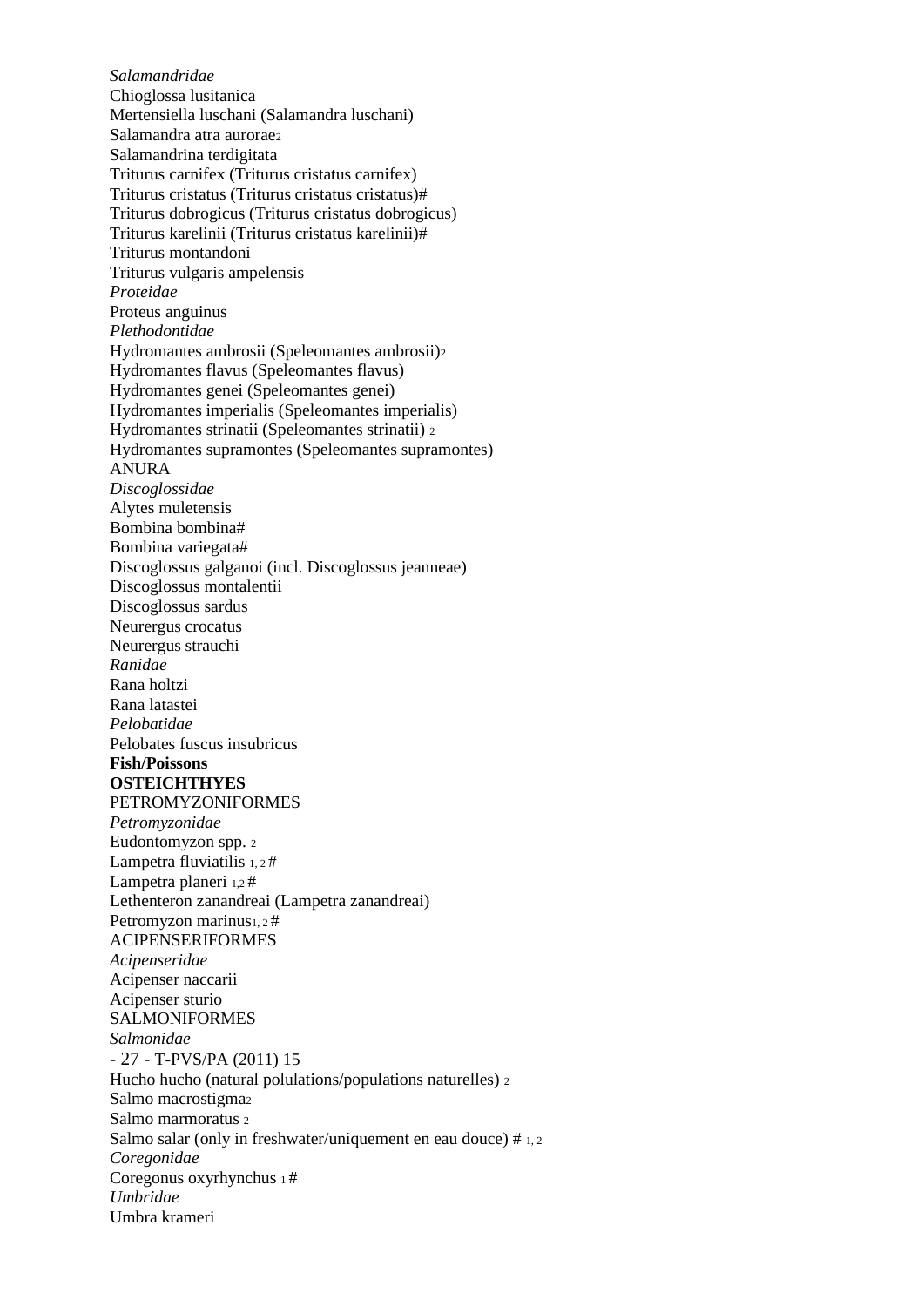**CYPRINIFORMES** *Cyprinidae* Alburnus albidus (Alburnus vulturius) <sup>2</sup> Anaecypris hispanica <sup>2</sup> Aspius aspius # 1, 2 Barbus capito Barbus comiza <sup>2</sup> Barbus meridionalis <sup>2</sup> Barbus plebejus <sup>2</sup> Chalcalburnus chalcoides <sup>2</sup> Chondrostoma genei <sup>2</sup> Chondrostoma lusitanicum <sup>2</sup> Chondrostoma polylepis 1, 2 Chondrostoma soetta <sup>2</sup> Chondrostoma toxostoma <sup>2</sup> Gobio albipinnatus <sup>2</sup> Gobio kessleri Gobio uranoscopus <sup>2</sup> Iberocypris palaciosi <sup>2</sup> Ladigesocypris ghigii <sup>2</sup> Leuciscus lucumonis <sup>2</sup> Leuciscus souffia 2 Pelecus cultratus Phoxinellus spp. 2 Phoxinus percnurus Rhodeus sericeus amarus # <sup>2</sup> Rutilus alburnoides <sup>2</sup> Rutilus arcasii <sup>2</sup> Rutilus frisii meidingeri <sup>2</sup> Rutilus lemmingii 2 (Chondrostoma lemingi) Rutilus macrolepidotus<sup>2</sup> Rutilus pigus <sup>2</sup> Rutilus rubilio <sup>2</sup> Scardinius graecus <sup>2</sup> *Cobitidae* Cobitis elongata Cobitis taenia 1, 2 # Cobitis trichonica <sup>2</sup> Misgurnus fossilis <sup>2</sup> Sabanejewia aurata 2 (Cobitis aurata) Sabanejewia larvata (Cobitis larvata et Cobitis conspersa) <sup>2</sup> SILURIFORMES *Siluridae* Silurus aristotelis<sup>2</sup> ATHERINIFORMES *Cyprinodontidae* Aphanius iberus T-PVS/PA (2011) 15 - 28 - Aphanius fasciatus Valencia hispanica Valencia letourneuxi **SCORPAENIFORMES** *Cottidae* Cottus gobio 1, 2 # Cottus petiti **PERCIFORMES** *Percidae* Gymnocephalus baloni Gymnocephalus schraetzer 2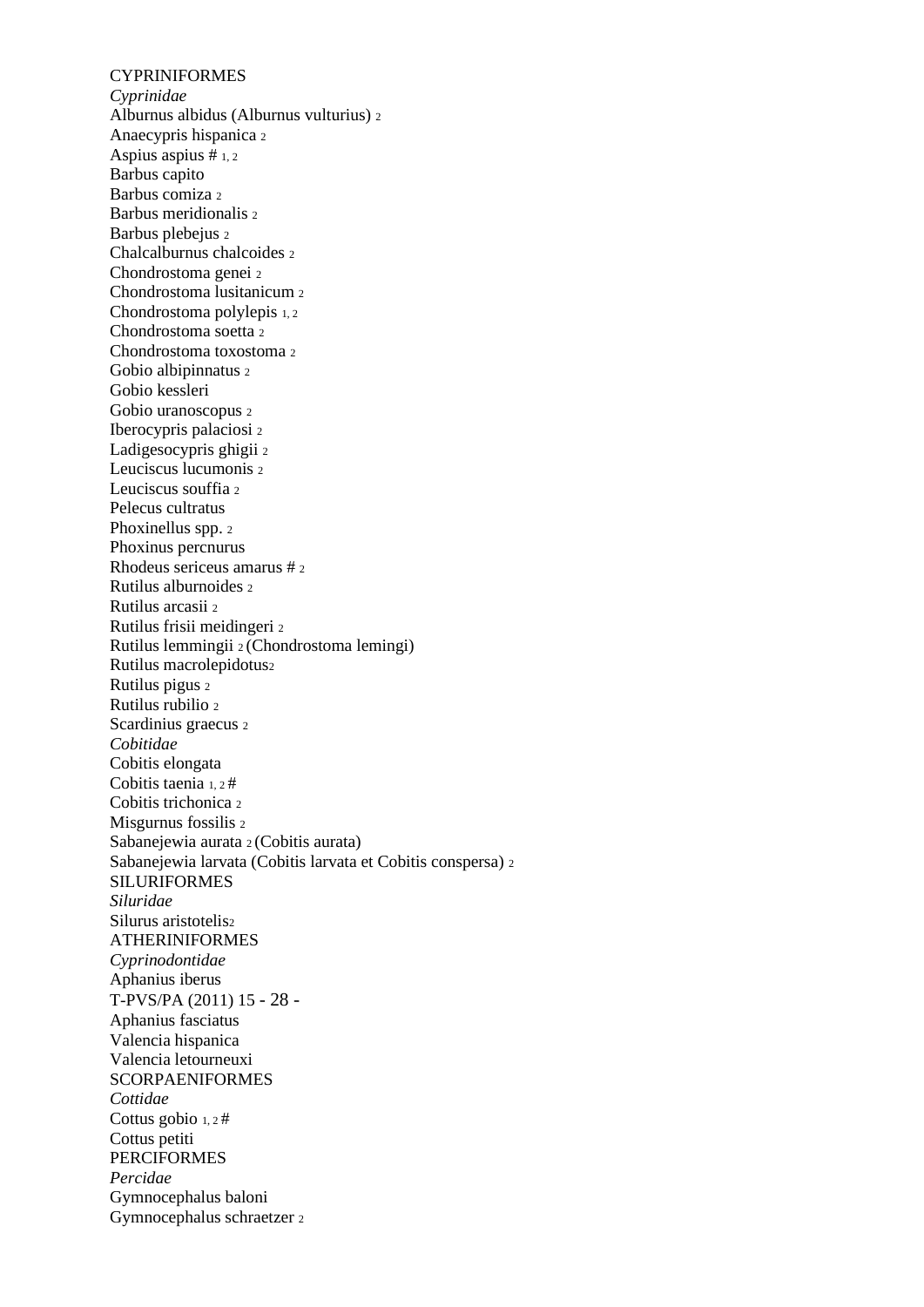Romanichthys valsanicola 2 (proposed for Appendix II/proposition pour l'Annexe II) Zingel spp. 2 *Gobiidae* Knipowitschia panizzae (Padogobius panizzae) <sup>2</sup> Padogobius nigricans <sup>2</sup> Pomatoschistus canestrini <sup>2</sup> CLUPEIFORMES *Clupeidae* Alosa spp. # <sup>2</sup> **INVERTEBRATES/INVERTEBRES Arthropods/Arthropodes** INSECTA *Mantodea* Apteromantis aptera *Odonata* Coenagrion hylas (Coenagrion freyi) Coenagrion mercuriale Coenagrion ornatum Cordulegaster heros Cordulegaster trinacriae Gomphus graslinii Leucorrhinia pectoralis Lindenia tetraphylla Macromia splendens Ophiogomphus cecilia Oxygastra curtisii *Orthoptera* Baetica ustulata Brachytrupes megacephalus Isophya costata Isophya harzi Isophya stysi Myrmecophilus baronii Odontopodisma rubripes Paracaloptenus caloptenoides Pholidoptera transsylvanica Stenobothrus (Stenobothrodes) eurasius *Coleoptera* Agathidium pulchellum Bolbelasmus unicornis - 29 - T-PVS/PA (2011) 15 Boros schneideri Buprestis splendens Carabus hampei Carabus hungaricus Carabus menetriesi pacholei<sup>2</sup> Carabus olympiae Carabus variolosus Carabus zawadszkii Cerambyx cerdo Corticaria planula <sup>2</sup> Cucujus cinnaberinus Dorcadion fulvum cervae Duvalius gebhardti Duvalius hungaricus Dytiscus latissimus Graphoderus bilineatus Leptodirus hochenwarti Limoniscus violaceus 2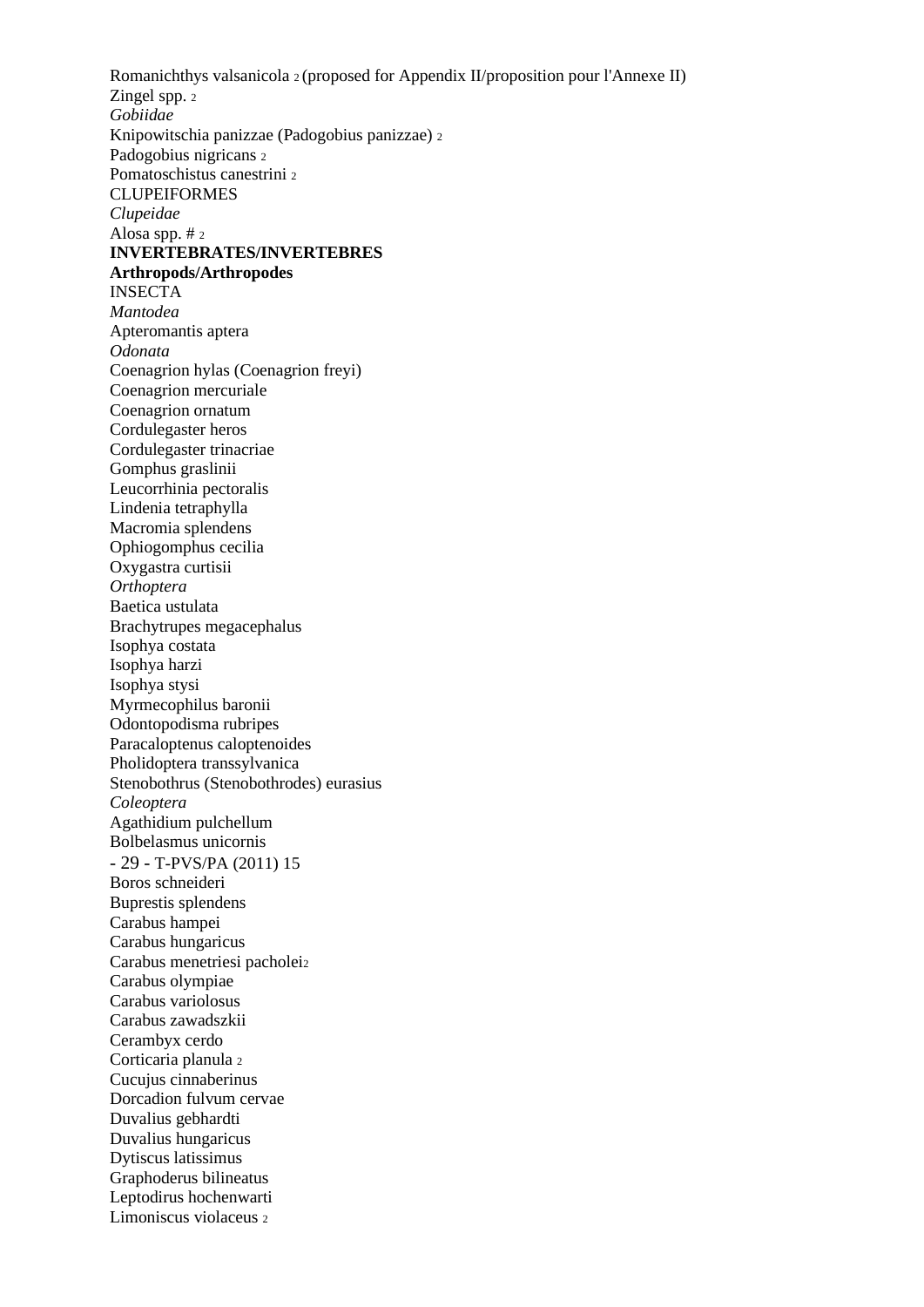Lucanus cervus <sup>2</sup> Macroplea pubipennis*<sup>2</sup>* Mesosa myops <sup>2</sup> Morimus funereus <sup>2</sup> Osmoderma eremita Oxyporus mannerheimii <sup>2</sup> Phryganophilus ruficollis Pilemia tigrina Probaticus subrugosus Propomacrus cypriacus Pseudogaurotina excellens Pseudoseriscius cameroni Pytho kolwensis <sup>2</sup> Rosalia alpine Rhysodes sulcatus Stephanopachys linearis <sup>2</sup> Stephanopachys substriatus <sup>2</sup> Xyletinus tremulicola <sup>2</sup> *Hemiptera* Aradus angularis <sup>2</sup> *Lepidoptera* Agriades glandon aquilo <sup>2</sup> Arytrura musculus Callimorpha (Euplagia, Panaxia) quadripunctaria # <sup>2</sup> Catopta thrips Chondrosoma fiduciarium Clossiana improba <sup>2</sup> Coenonympha oedippus Colias myrmidone Cucullia mixta Dioszeghyana schmidtii Erannis ankeraria Erebia calcaria Erebia christi Erebia medusa polaris <sup>2</sup> Eriogaster catax Euphydryas (Eurodryas, Hypodryas) aurinia Glyphipterix loricatella Gortyna borelii lunata Graellsia isabellae <sup>2</sup> T-PVS/PA (2011) 15 - 30 - Hesperia comma catena <sup>2</sup> Hypodryas maturna Leptidea morsei Lignyoptera fumidaria Lycaena dispar Lycaena helle Maculinea nausithous Maculinea teleius Melanargia arge Nymphalis vaualbum Papilio hospiton Phyllometra culminaria Plebicula golgus Polymixis rufocincta isolata Polyommatus eroides Pseudophilotes bavius Xestia borealis <sup>2</sup> Xestia brunneopicta 2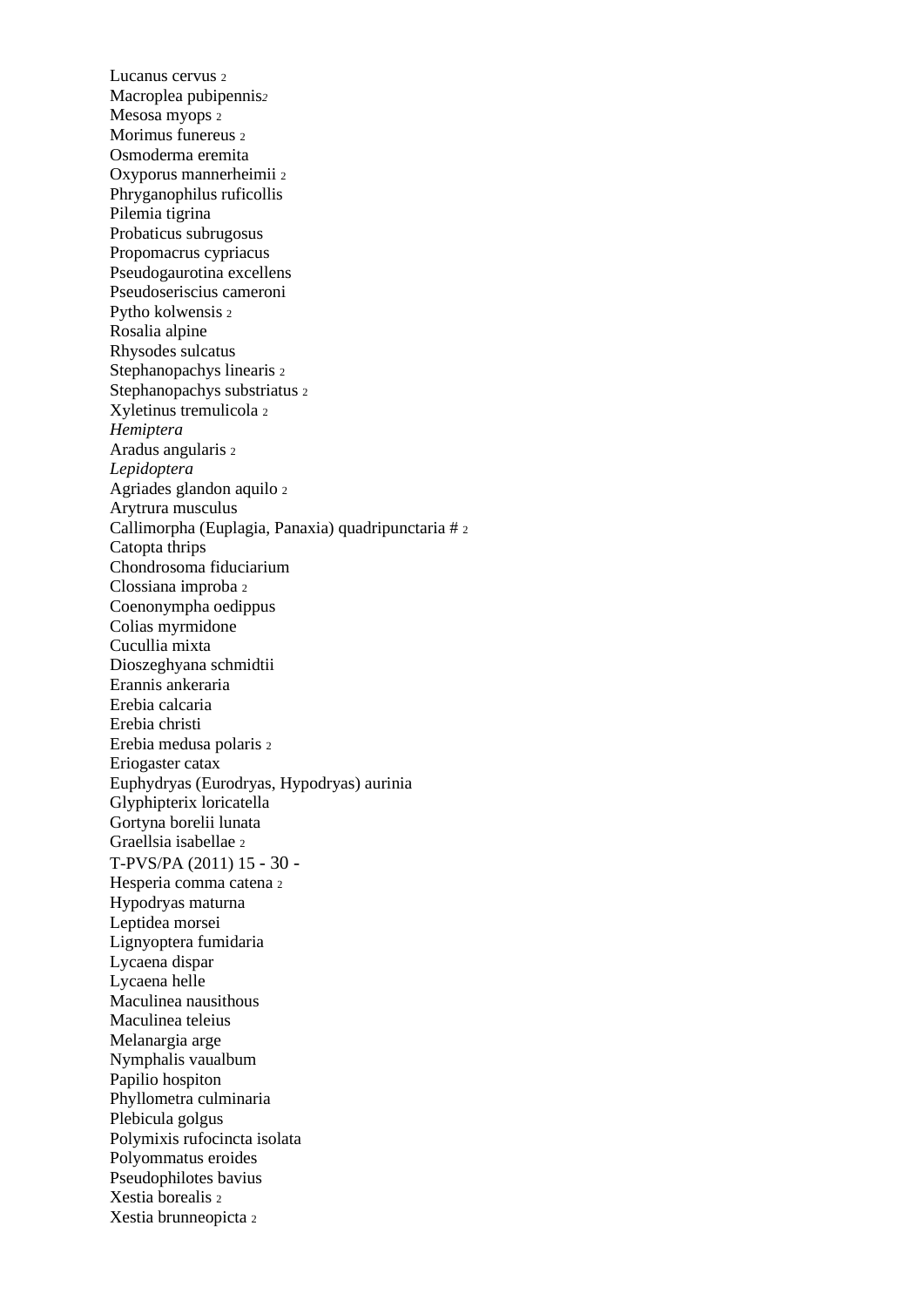Xylomoia strix **CRUSTACEA** *Decapoda* Austropotamobius pallipes <sup>2</sup> Austropotamobius torrentium *Isopoda* Armadillidium ghardalamensis ARACHNIDA *Pseudoscorpiones* Anthrenochernes stellae <sup>2</sup> **Molluscs/Mollusques** GASTROPODA *Cycloneritimorpha* Theodoxus transversalis *Dyotocardia* Gibbula nivosa (Med.) *Hygrophila* Anisus vorticulus *Mesogastropoda* Paladilhia hungarica Sadleriana pannonica *Stylommatophora* Caseolus calculus Caseolus commixta Caseolus sphaerula Chilostoma banaticum Discus guerinianus Discula leacockiana Discula tabellata Elona quimperiana Geomalacus maculosus Geomitra moniziana Helicopsis striata austriaca <sup>2</sup> Hygromia kovacsi Idiomela (Helix) subplicata <sup>2</sup> Lampedusa imitatrix - 31 - T-PVS/PA (2011) 15 Lampedusa melitensis Leiostyla abbreviata Leiostyla cassida Leiostyla corneocostata Leiostyla gibba Leiostyla lamellosa Vertigo angustior <sup>2</sup> Vertigo genesii <sup>2</sup> Vertigo geyeri <sup>2</sup> Vertigo moulinsiana <sup>2</sup> BIVALVIA *Unionoida* Margaritifera durrovensis (Margaritifera margaritifera) <sup>2</sup> Margaritifera margaritifera <sup>2</sup> Unio crassus *Dreissenidae* Congeria kusceri T-PVS/PA (2011) 15 - 32 - **LIST OF SPECIES IDENTIFIED AS CANDIDATES BY THE STANDING COMMITTEE FOR POTENTIAL AMENDMENT OF ANNEX I OF RESOLUTION 6, OR, OF APPENDICES I OR II OF THE BERN CONVENTION IF NEED BE LISTE D'ESPÈCES IDENTIFIÉES PAR LE COMITÉ PERMANENT EN TANT QUE**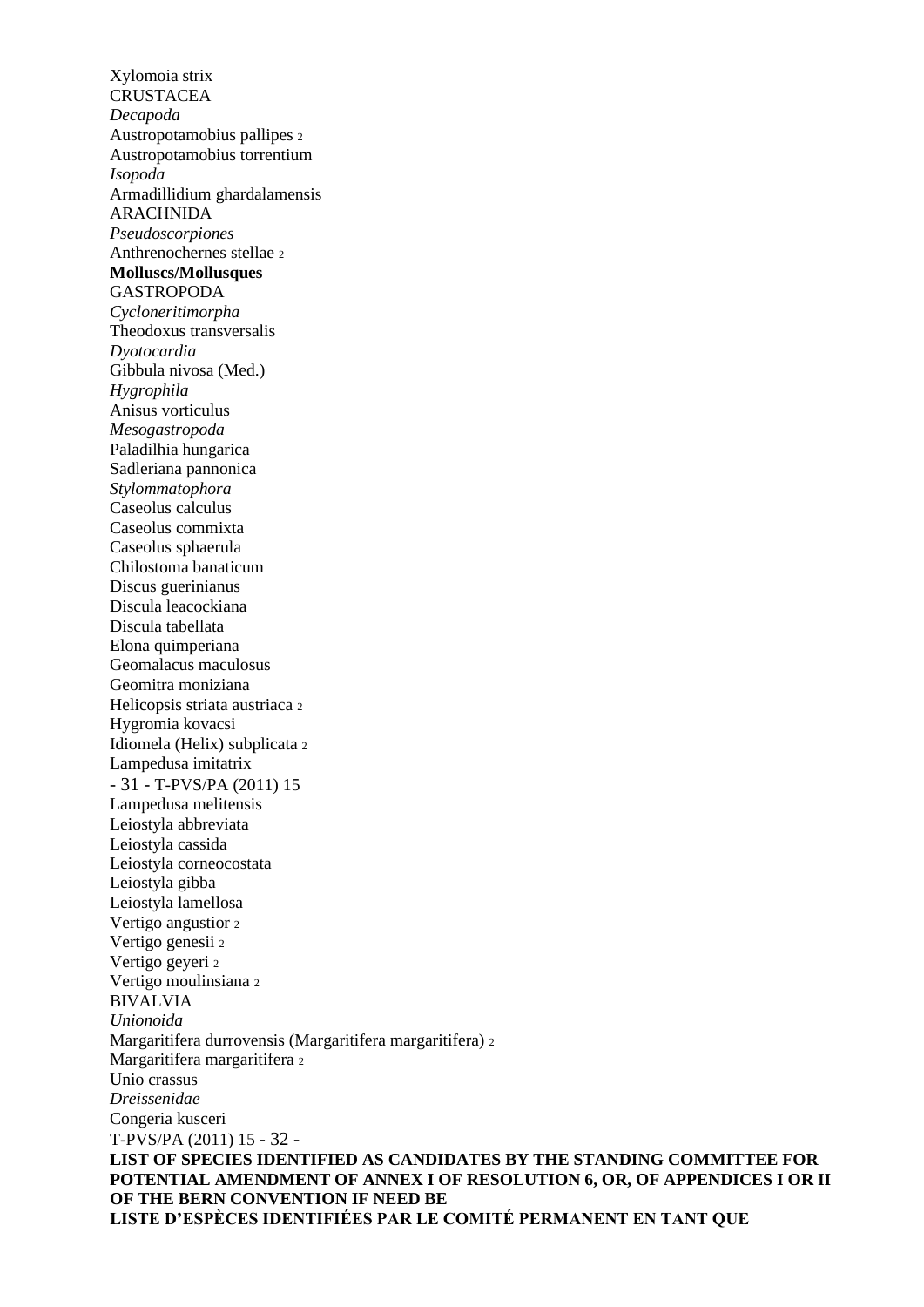### **CANDIDATES ÉVENTUELLES POUR L'AMENDEMENT DE L'ANNEXE 1 DE SA RÉSOLUTION n°6, OU, LE CAS ÉCHÉANT, DES ANNEXES I OU II DE LA CONVENTION VERTEBRATES/VERTÉBRÉS**

**Mammals/Mammifères** RODENTIA *Gliridae* Dryomis laniger **CETACEA** *Balaenopteridae* Balaenoptera physalus (Med.) *Physeteridae* Physeter macrocephalus (Med.) **Birds/Oiseaux** PASSERIFORMES *Alaudidae* Melanocoryphya bimaculata *Sylvidae* Sylvia mystacea Hippolais languida Phylloscopus lorenzii *Fryngillidae* Serinus pusillus *Turdidae* Irania gutturalis Oenanthe finschii *Prunellidae* Prunella atrogularis Prunella ocularis **CORACIFORMES** *Alcedinidae* Ceryle rudis **Reptiles** SAURIA *Chamaeleonidae* Chamaeleo chamaeleon *Lacertidae* Lacerta dugesii Lacerta parva Lacerta princeps Podarcis filfolensis OPHIDIA *Colubridae* Coluber gyarosensis *Viperidae* Vipera darevski - 33 - T-PVS/PA (2011) 15 **Amphibians/Amphibiens** CAUDATA *Salamandridae* Euproctus platycephalus ANURA *Discoglossidae* Alytes dickhilleni **Fish/Poissons OSTEICHTHYES** ACIPENSERIFORMES *Acipenseridae* Acipenser nudiventris SALMONIFORMES